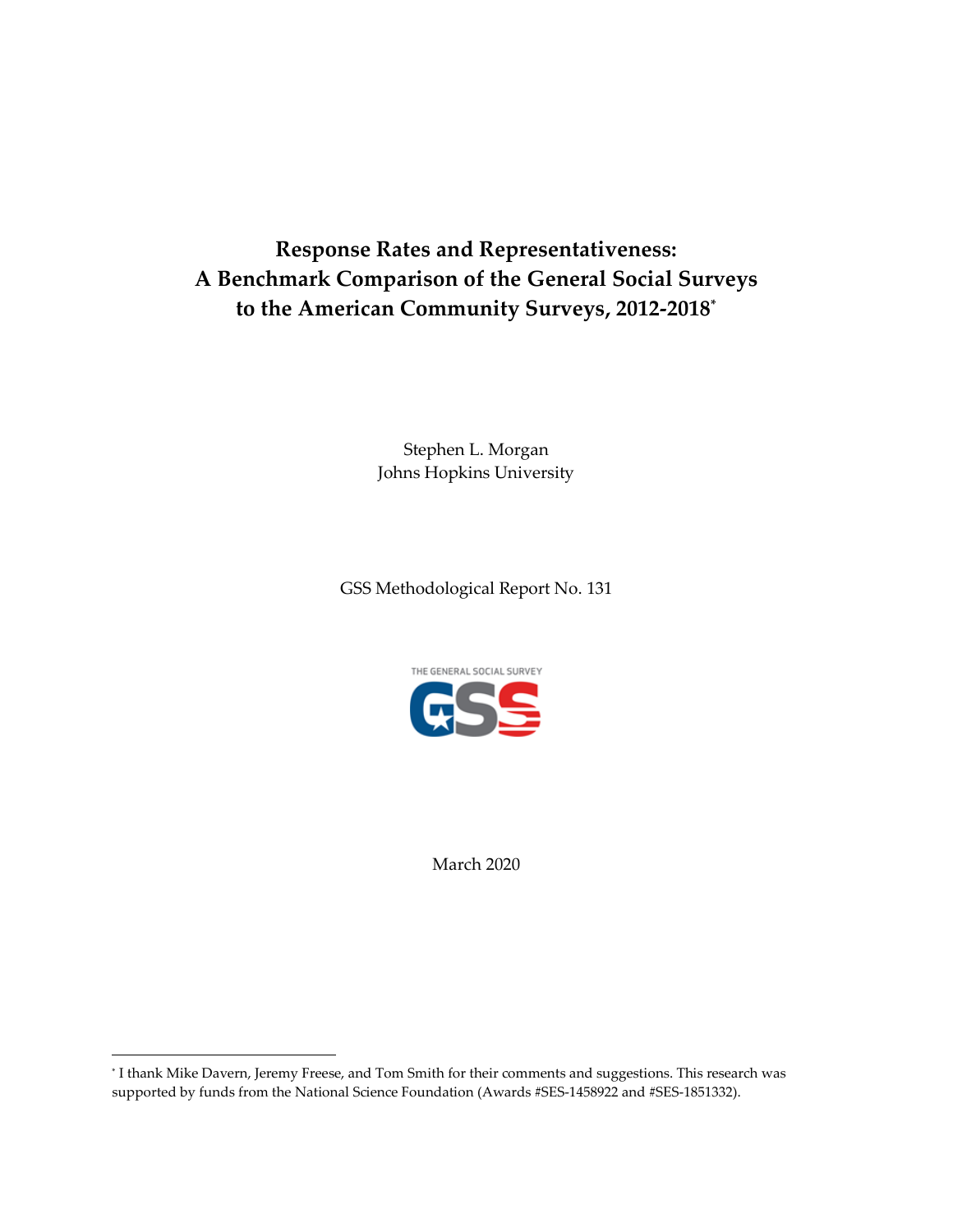## **INTRODUCTION**

The response rate for the General Social Survey (GSS) declined in 2016 and 2018 more than the GSS Board of Overseers expected. After the GSS moved to a full probability sample in 1975, the response rate had varied within a typical range of 75 to 79 percent for the next 23 years, with one year above 80 percent (82.4 in 1993) and a few below 75 percent (e.g., 73.5 in 1978 and 73.9 in 1990). From 2000 to 2012, the response rate then settled into a new equilibrium, moving between 70 and 71 percent for seven biennial surveys in a row. However, after a slight decline in 2014 to 69.2 percent, the response rate then fell abruptly to 61.3 percent in 2016. In 2018, it fell again, but by a more modest amount to 59.5 percent. 1

The reasons for the recent declines are not fully understood, and research with auxiliary data and other surveys may be able to provide additional clarity in the future. In the meantime, I offer this report to promote transparency and reassurance. On the one hand, the GSS is fighting the same non-response headwind that other national surveys confront (see Czajka and Beyler 2016), and thus there is reason to be concerned. On the other hand, the problem is not so acute that a decline in the demographic representativeness of the GSS is yet apparent. This overall conclusion is based on a comparison of the realized demographic composition of the GSS and the US Census Bureau's American Community Survey (ACS).

# **THE ACS AS A BENCHMARK**

The ACS is a plausible benchmark for the GSS because it is accurate and can be aligned with the target population of the GSS. The Census Bureau samples more than 3.5 million households each year for the ACS. In addition to securing a high response rate, the Census Bureau uses population estimates from multiple sources and models when curating the ACS data for release. Accordingly, the ACS data analyzed in this report – the 2012, 2014, 2016, and 2018 Public Use Microdata Samples (PUMS) – warrant inference to the ACS target population with a high degree of expected accuracy.

### **ACS Response Rates and the GSS in Comparison**

Table 1 (see next page) presents the ACS response rates for the four years analyzed in this report, and it shows that the ACS response rate declined from 97.3 percent in 2012 to 92.0 percent in 2018. <sup>2</sup> While the increase in the refusal rate is the largest source of the decline, most other reasons for non-response increased in prevalence as well. Thus, the ACS has been affected by the same non-response headwind that has confronted other national surveys.

<sup>1</sup> See Appendix Table A.8 of Smith et al. (2019, page 3189) for additional detail, including sample sizes. The abruptness of the 2016 decline was unexpected, in part, because the GSS response rate held up well between 2000 and 2012 while other surveys were experiencing regular declines (see Czajka and Beyler 2016, Figure III.1).

<sup>2</sup> From 2000 through 2018, the ACS response rate averaged 95.9 percent. Table 1 is drawn from the Census Bureau's table for all ACS years; see

[https://www.census.gov/acs/www/methodology/sample-size-and-data-quality/response-rates/\)](https://www.census.gov/acs/www/methodology/sample-size-and-data-quality/response-rates/).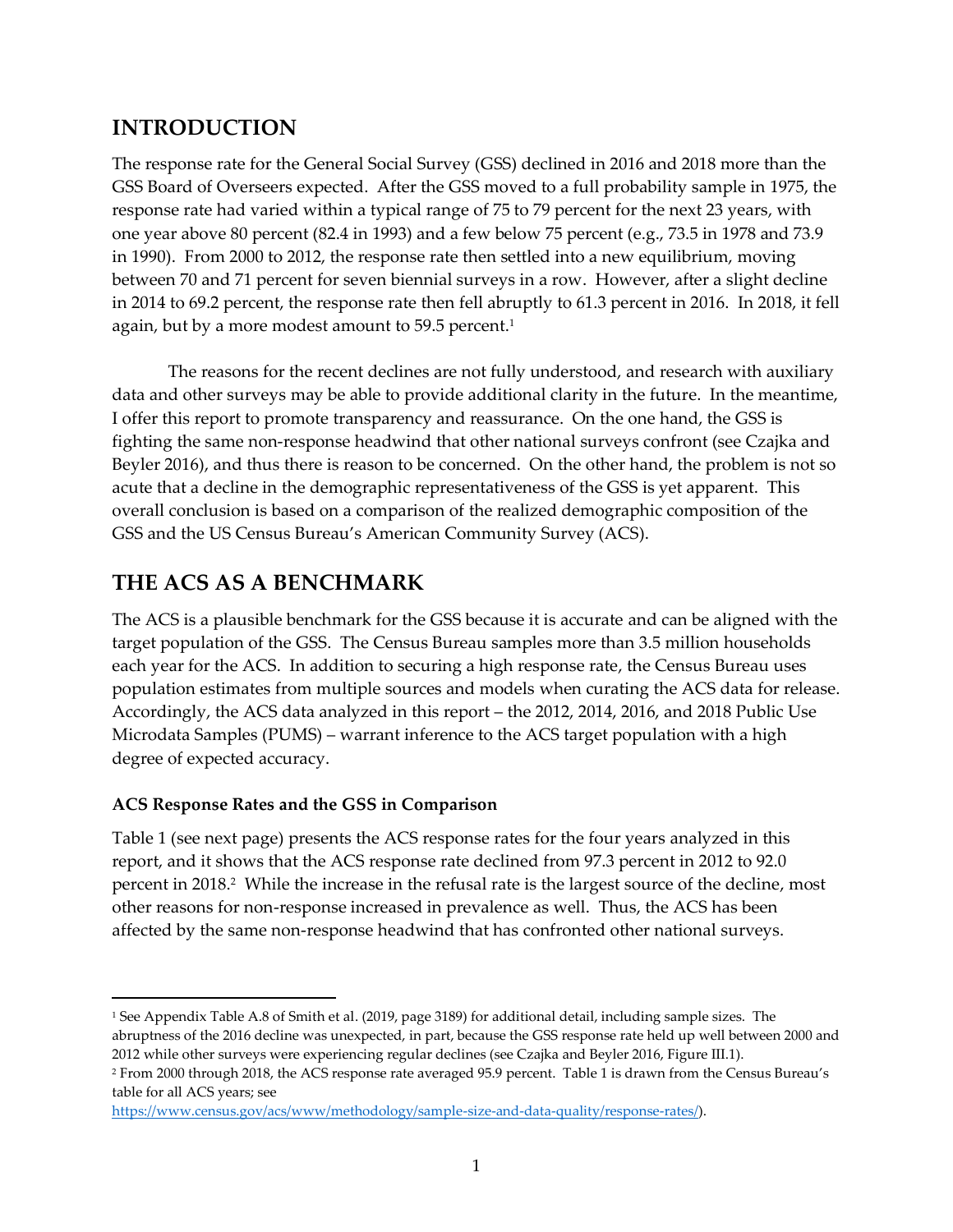|      | Response  |         |              |        |             |                        |              |          |       |
|------|-----------|---------|--------------|--------|-------------|------------------------|--------------|----------|-------|
|      | rate      |         |              |        |             | Reason for             |              |          |       |
| Year | (percent) |         |              |        |             | non-response (percent) |              |          |       |
|      |           |         |              |        |             |                        |              | Maximum  |       |
|      |           |         | Unable       |        |             |                        |              | contact  |       |
|      |           |         | to           | No one | Temporarily | Language               | Insufficient | attempts |       |
|      |           | Refusal | locate       | home   | absent      | problem                | data         | reached  | Other |
| 2012 | 97.3      | 1.2     | $\mathbf{0}$ | 0.6    | 0.1         | $\mathbf{0}$           | 0.2          | N/A      | 0.5   |
| 2014 | 96.7      | 1.6     | $\mathbf{0}$ | 0.7    | 0.1         | $\theta$               | 0.3          | N/A      | 0.6   |
| 2016 | 94.7      | 2.1     | $\mathbf{0}$ | 0.9    | 0.1         | 0.1                    | 0.3          | 1.1      | 0.7   |
| 2018 | 92.0      | 3.8     | 0.1          | 1.2    | 0.1         | 0.1                    | 0.4          | 0.9      | 1.4   |

**Table 1. ACS response rates and percent non-response by reason**

Nonetheless, the ACS response rate remains much higher than other national surveys, in part because participation in the ACS is required by law. Consider the language on the relevant FAQ webpage for the US Census Bureau [\(https://ask.census.gov/\)](https://ask.census.gov/):

# Do I have to respond to the American Community **Survey (ACS)?**

Yes. You are legally obligated to answer all the questions, as accurately as you can. The relevant laws are Title 18 U.S.C Section 3571 and Section 3559, which amends Title 13 U.S.C. Section 221. Your answers are important. As part of a sample, you represent many other people. Find out how each question helps your community, your state, and the federal government in questions on the form and why we ask.

Similar language is included on the outside of the initial invitation envelope, as well as the enclosed letter and brochure (and then also for up to four additional mailings over the next five weeks). However conveyed, the Census Bureau's internal research shows that the legal requirement contributes to the high response rate of the ACS. 3 Even so, the requirement did not prevent the decline shown in Table 1.

In contrast, participation in the GSS is voluntary, and it represents a much more substantial commitment of time. The median interview time for the 2018 GSS was 120 minutes, and 19 percent of interviews took at least 150 minutes, which is much more than the 40 minutes required to respond to the ACS.<sup>4</sup> For the GSS, NORC's field staff must expend considerable effort to gain cooperation, while fully disclosing the amount of time required to sit for a complete interview. In 2018, the median number of contact attempts before securing a complete interview was 7, and one interview was secured only after  $44$  contact attempts. $5$ 

<sup>3</sup> See National Academy of Sciences (2019) for details of communications as of 2018 as well as experimental results that demonstrate that softening the language of "required by law" leads to lower response rates (see Table 3.6).

<sup>4</sup> The Census Bureau's estimate for the time required to complete the ACS is 40 minutes (see Robins et al. 2016).

<sup>5</sup> I have been unable to locate a similar summary of contact attempts for the ACS, but the source for Table 1 suggests that stopping rules exist that define maxima for alternative completion mechanisms. Respondent burden, related to contact attempts, has been a topic of research (see Griffin, Slud, and Erdman 2015).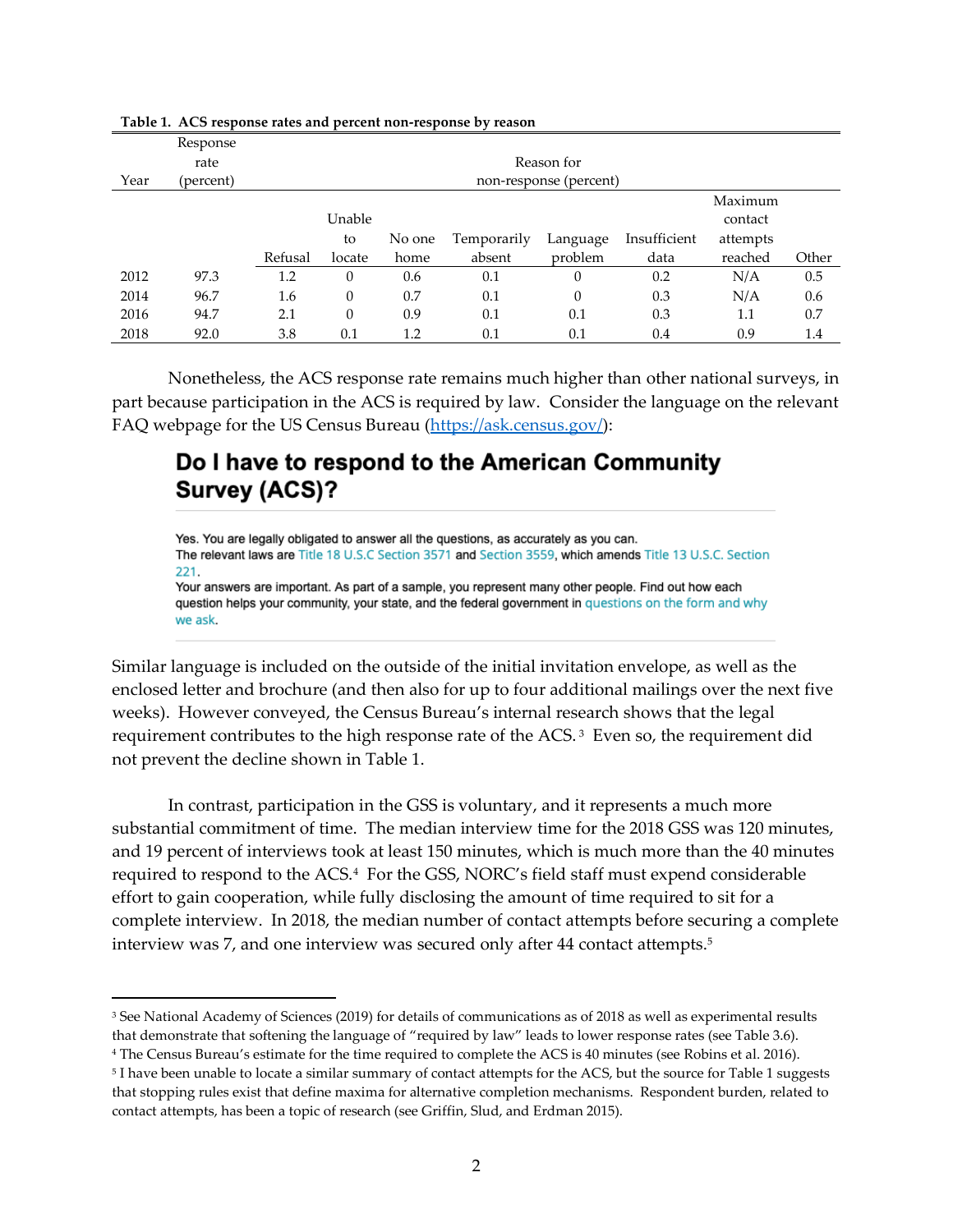Finally, the ACS allows any individual resident in the household to respond to the survey on behalf of the household. In contrast, for the GSS, a single adult is chosen as the potential GSS respondent, based on a selection method that mimics random selection from the household roster of adults. No other adult from the household can fill in for the selected individual in order to boost the response rate of the GSS. The ACS avoids this additional challenge, and thus its response rate is higher.<sup>6</sup>

#### **Aligning the ACS to the GSS Target Population**

The key question for this report is whether the recent decline in the GSS response rate has compromised the quality of the GSS data by the criterion of demographic representativeness, assessed using the ACS as a plausible benchmark. To enable such a benchmarked evaluation, the ACS sample must be aligned to the GSS target population, which is narrower. Prior to 2006, the target population of the GSS was all English-speaking individuals, at least 18 years old, living at non-institutional residential addresses in the US. Following the development of a Spanish language questionnaire, the target population of the 2006 GSS and more recent years became all English-speaking and Spanish-speaking individuals, at least 18 years old, living at non-institutional residential addresses in the US. Thus, the GSS target population for the years analyzed in this report excludes individuals living in institutionalized group quarters as well as individuals who are unable to take a survey in English or Spanish (e.g., monolingual Mandarin speakers resident in the US).

It is not possible to perfectly align the ACS with the target population of the GSS. While excluding the ACS group quarters sample is straightforward, the main challenge is the GSS inclusion pattern that arises from having survey instruments only in English and Spanish. For the analysis in this report, I utilized the ACS measures for language spoken in the home and ability to speak English in order to identify and then drop a small percentage of the ACS sample that approximates the non-English-and-non-Spanish-speaking population. I know of no way to assess the effectiveness of this ACS sample trimming in order to align it with the GSS target population.

## **ACS ESTIMATES**

Tables 2 and 3 (see the next two pages) provide benchmark estimates from the ACS, as estimated subpopulation percentages of the ACS sample, when aligned with the target population of the GSS (see above). For example, the first column of Table 2 reports ACS benchmark estimates of the composition of the 2012 GSS target population. The first two numbers are 51.67 percent female and 15.05 percent Hispanic. These are the numbers that the GSS attempts to estimate with a sample that is approximately 1/1000<sup>th</sup> the size of the ACS.

<sup>6</sup> In other words, the response rate for the ACS is a household-level response rate, boosted above individual-specific willingness by allowing anyone within the household to respond to the survey. The response rate for the GSS, and other similar surveys, is for specific individuals within households.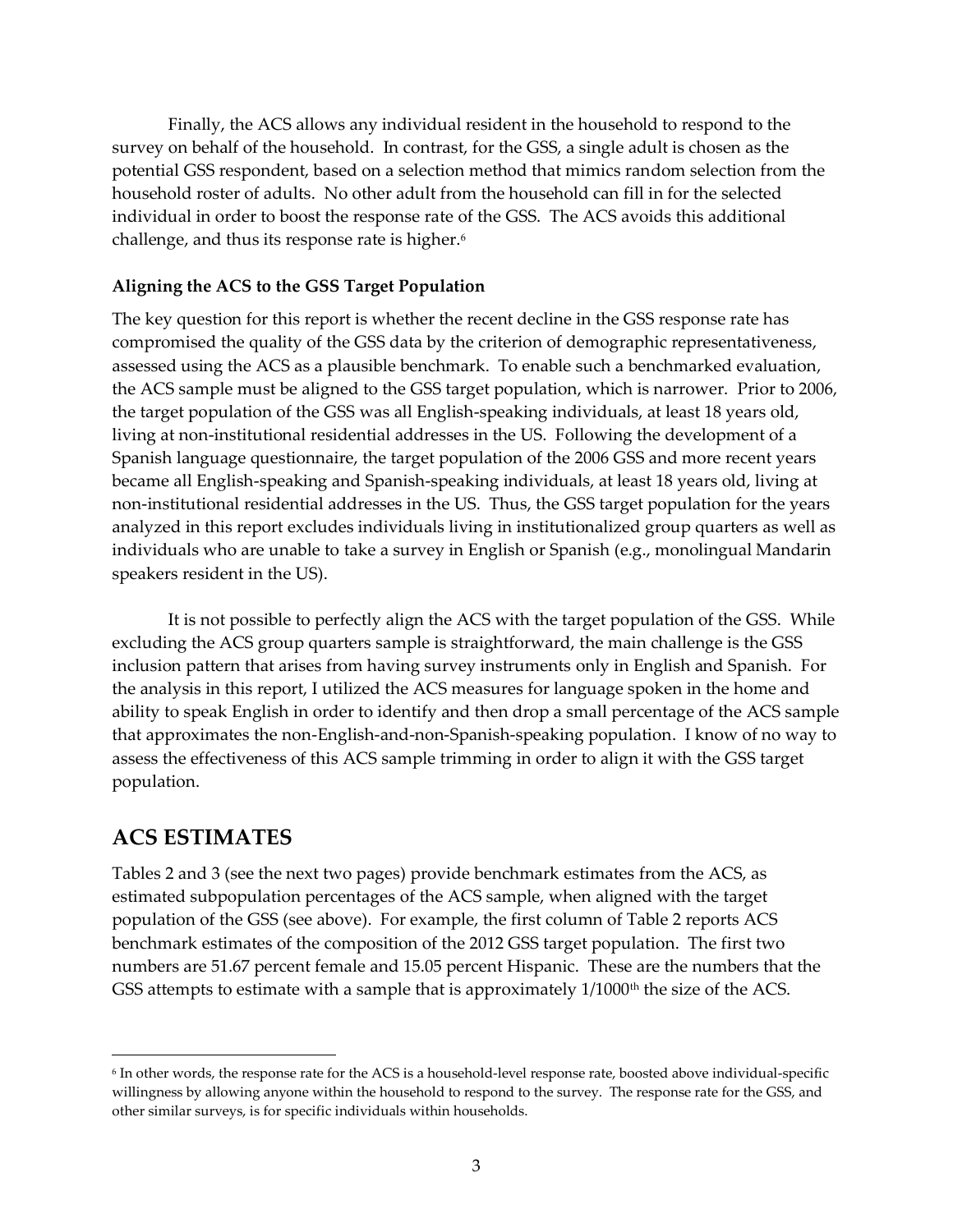|                                         | 2012             |               | 2014           |                |  |
|-----------------------------------------|------------------|---------------|----------------|----------------|--|
| Female                                  | 51.67            |               | 51.66          |                |  |
| Hispanic                                | 15.05            |               | 15.53          |                |  |
| Age 18-24                               | 12.21            |               | 11.98          |                |  |
| Age 25-34                               | 17.84            |               | 17.97          |                |  |
| Age 35-49                               | 26.37            |               | 25.48          |                |  |
| Age 50-69                               | 31.73            |               | 32.26          |                |  |
| Age 70+                                 | 11.86            |               | 12.32          |                |  |
| Less than HS or GED                     | 16.78            |               | 16.22          |                |  |
| HS Diploma                              | 24.31            |               | 24.07          |                |  |
| Some college                            | 31.40            |               | 31.26          |                |  |
| Bachelor's degree                       | 17.57            |               | 18.01          |                |  |
| Graduate                                | 9.94             |               | 10.44          |                |  |
| <b>US Citizen</b>                       | 92.14            |               | 92.23          |                |  |
|                                         |                  |               |                |                |  |
|                                         | Non-Hispanic     | Hispanic      | Non-Hispanic   | Hispanic       |  |
|                                         |                  |               |                |                |  |
| White alone<br>White plus               | 66.85<br>68.03   | 9.96<br>10.39 | 65.82<br>67.11 | 10.35<br>10.78 |  |
|                                         |                  |               |                |                |  |
| <b>Black alone</b><br><b>Black plus</b> | 11.49<br>11.96   | 0.31<br>0.45  | 11.68<br>12.21 | 0.29<br>0.43   |  |
|                                         |                  |               |                |                |  |
| AIAN alone<br>AIAN plus                 | $0.11\,$<br>1.25 | 0.06<br>0.27  | 0.10<br>1.24   | 0.06<br>0.30   |  |
|                                         |                  |               |                |                |  |
| Asian alone                             | 4.22             | 0.06          | 4.48           | 0.05           |  |
| Asian plus                              | 4.73             | 0.13          | 5.03           | 0.12           |  |
| NHPI alone                              | 0.15             | $0.01\,$      | 0.15           | 0.01           |  |
| NHPI plus                               | 0.13             | 0.02          | 0.14           | 0.02           |  |
| Other alone                             | 0.16             | 4.05          | $0.17\,$       | 4.16           |  |

|  |  |  |  |  |  |  | Table 2. Estimates of subpopulation percentages from the 2012 and 2014 American Community Surveys |
|--|--|--|--|--|--|--|---------------------------------------------------------------------------------------------------|
|--|--|--|--|--|--|--|---------------------------------------------------------------------------------------------------|

*Source*: 2012 and 2014 PUMS data files of the American Community Surveys

*Notes*: *N* = 2,263,974 in 2012. *N* = 2,299,569 in 2014. The ACS sample was restricted to respondents aged 18 or older, resident in housing units rather than group quarters, and assessed as English or Spanish speakers (based on language spoken in the home and reported ability to speak English). All estimates are weighted, using the ACS weight variable *pwgtp*. Standard errors are not presented because they are exceedingly small and repetitive (as 0.02 or 0.03).

The ACS labels for the categories are Hispanic for "Spanish/Hispanic/Latino," Black for "Black or African American," AIAN for "American Indian and/or Alaska Native," NHPI for "Native Hawaiian or Other Pacific Islander," and Other for "Some Other Race." "Alone" denotes selection of a single race category, and "plus" denotes multiple race selections (the focal race category along with at least one other). For this reason, individuals can be in more than one cell for the bottom panel. An individual identified as both White and Asian, for example, would appear in both "White plus" and "Asian plus."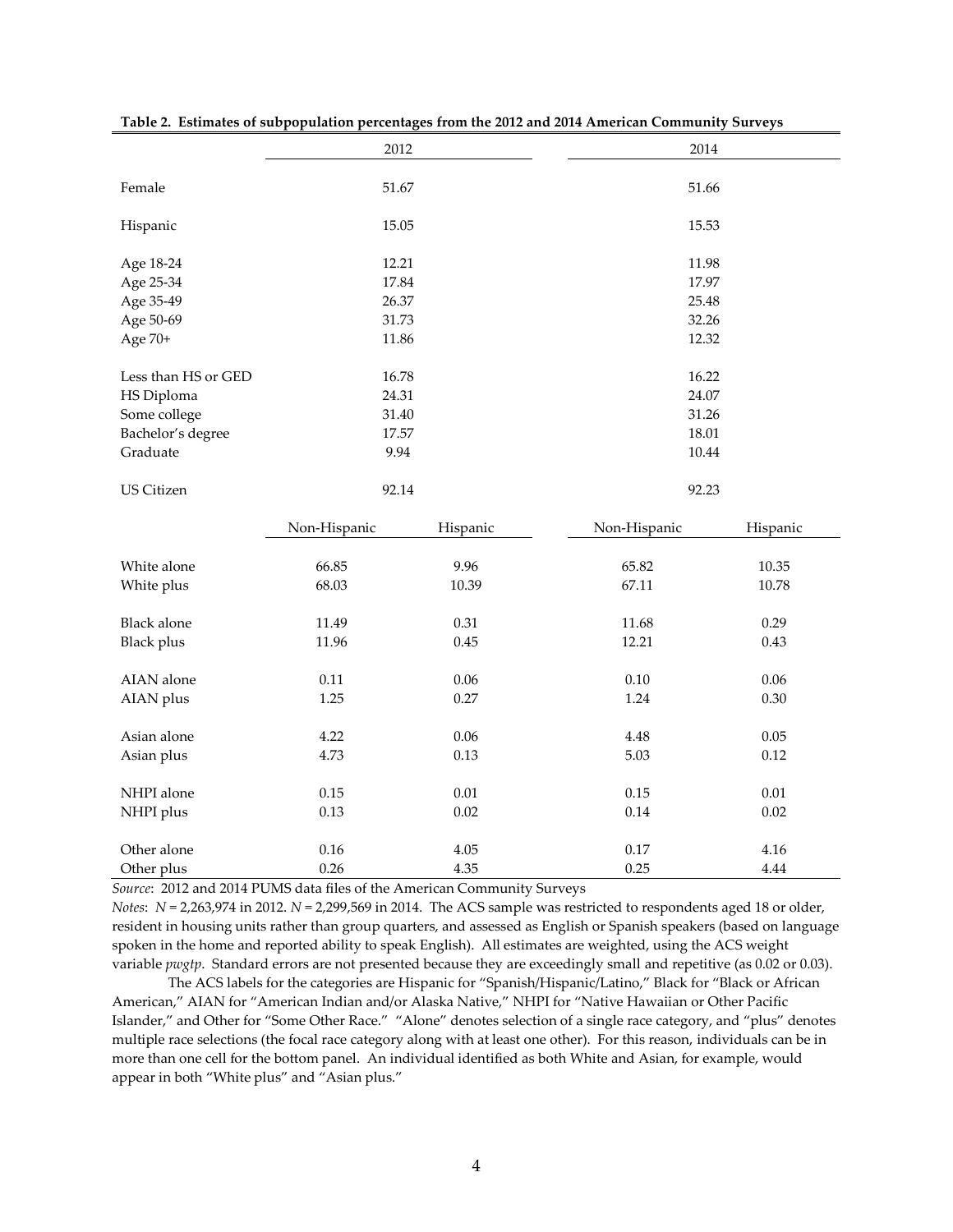|                        | 2016           |          | 2018           |          |  |
|------------------------|----------------|----------|----------------|----------|--|
|                        |                |          |                |          |  |
| Female                 | 51.58          |          | 51.56          |          |  |
| Hispanic               | 15.94          |          | 16.54          |          |  |
|                        |                |          |                |          |  |
| Age 18-24              | 11.52          |          | 11.15          |          |  |
| Age 25-34              | 18.11<br>25.08 |          | 18.25<br>24.85 |          |  |
| Age 35-49<br>Age 50-69 | 32.53          |          | 32.05          |          |  |
| Age 70+                | 12.76          |          | 13.69          |          |  |
|                        |                |          |                |          |  |
| Less than HS or GED    | 15.59          |          | 14.67          |          |  |
| HS Diploma             | 23.73          |          | 23.65          |          |  |
| Some college           | 30.90          |          | 30.56          |          |  |
| Bachelor's degree      | 18.80          |          | 19.45          |          |  |
| Graduate               | 10.99          |          | 11.67          |          |  |
| US Citizen             | 92.31          |          | 92.54          |          |  |
|                        | Non-Hispanic   | Hispanic | Non-Hispanic   | Hispanic |  |
| White alone            | 65.00          | 10.40    | 63.93          | 10.91    |  |
| White plus             | 66.40          | 10.84    | 65.46          | 11.41    |  |
|                        |                |          |                |          |  |
| <b>Black</b> alone     | 11.69          | 0.29     | 11.74          | 0.33     |  |
| <b>Black</b> plus      | 12.28          | 0.45     | 12.39          | 0.51     |  |
| AIAN alone             | 0.10           | 0.06     | 0.10           | 0.07     |  |
| AIAN plus              | 1.28           | 0.31     | 1.24           | 0.37     |  |
| Asian alone            | 4.70           | 0.06     | 4.99           | 0.06     |  |
| Asian plus             | 5.31           | $0.14\,$ | 5.68           | $0.16\,$ |  |
|                        |                |          |                |          |  |
| NHPI alone             | $0.16\,$       | 0.02     | 0.16           | 0.02     |  |
| NHPI plus              | 0.14           | 0.02     | 0.14           | 0.02     |  |
|                        |                |          |                |          |  |
| Other alone            | 0.20           | 4.48     | 0.21           | 4.42     |  |
| Other plus             | 0.29           | 4.76     | 0.31           | 4.75     |  |

|  |  | Table 3. Estimates of subpopulation percentages from the 2016 and 2018 American Community Surveys |  |
|--|--|---------------------------------------------------------------------------------------------------|--|
|  |  |                                                                                                   |  |

*Source*: 2016 and 2018 PUMS data file of the American Community Surveys

*Notes*: *N* = 2,360,775 in 2016. *N* = 2,414,823 in 2018. See also the notes to Table 2.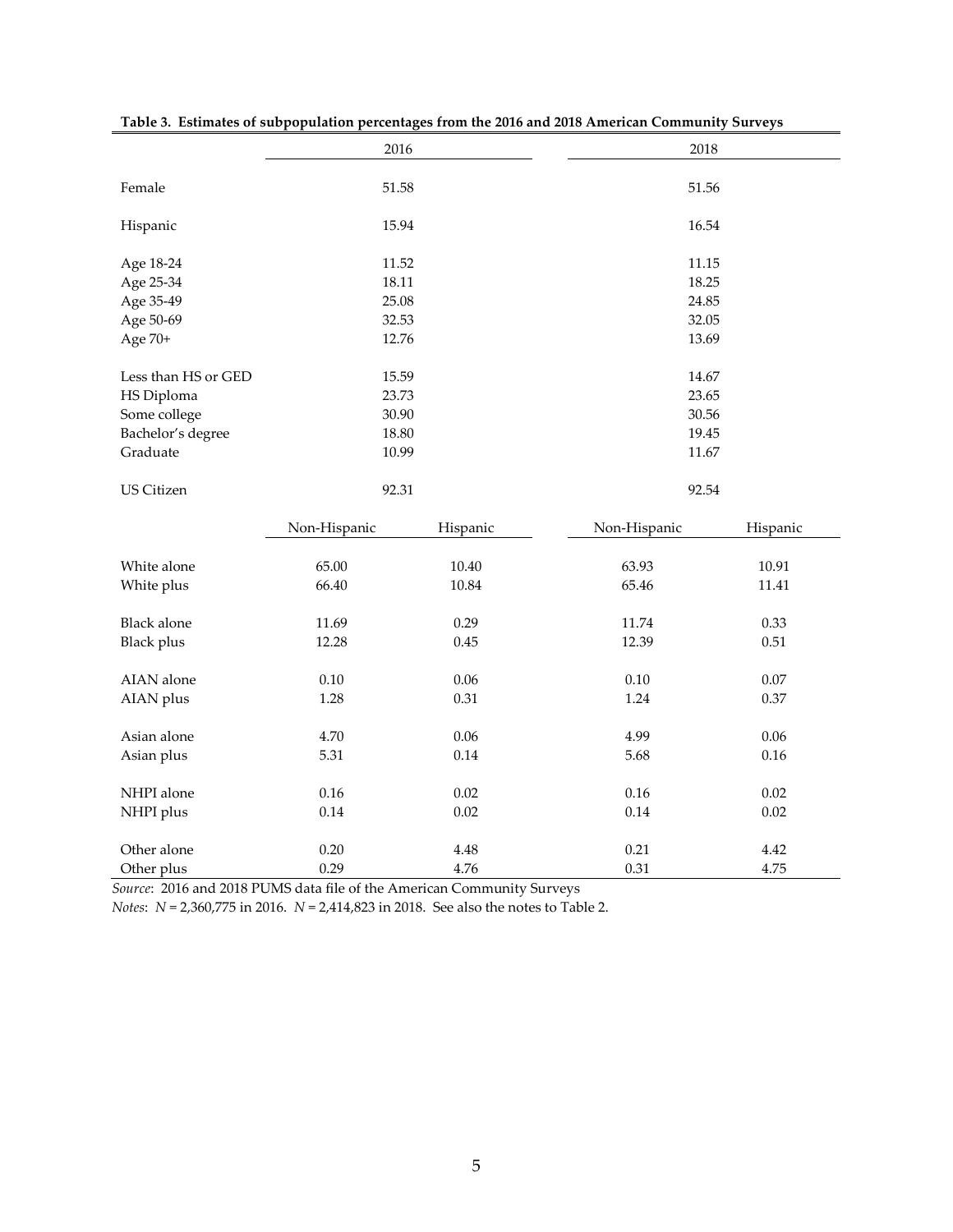Standard errors are excluded from Tables 2 and 3 because they are exceedingly small and repetitive (based on ACS samples that are well in excess of two million cases; see notes to the tables for the *N*s). For example, the point estimates for percent female and percent Hispanic in 2012 – 51.67 percent and 15.05 percent, respectively – have estimated standard errors that are 0.02 percent and 0.03 percent, respectively. In the remainder of this report, I will treat the numbers in Tables 2 and 3 as precisely estimated up to the first decimal place, after rounding (but still subject to the target population qualification noted above and systematic sources of total survey error for the ACS, which are not captured by standard errors).

Readers unwilling to adopt this position are welcome to interpret the percentages in Tables 2 and 3 using a general standard of plus-or-minus 2 x 0.03 percent (i.e., percent Hispanic within an interval of 14.99 to 15.11 for 2012). That is the typical margin of error for the benchmark estimates, and it results in movements in the rounded first decimal of plus or minus 0.1 percent, such as 15.0 to 15.1 for percent Hispanic in 2012.

Most estimated percentages presented in Tables 2 and 3 are straightforward, but the cross-classifications of rates of Hispanic ethnicity by racial categories in the bottom panel of each table require more explanation. Note first that each ACS year is divided into two columns based on the ACS question on Hispanic ethnicity/origin that precedes the ACS question on racial self-identification: 7



Note especially that for question 5, the household respondent is informed, "**NOTE: Please answer BOTH Question 5 about Hispanic origin and Question 6 about race. For this survey, Hispanic origins are not races.**" Following question 5, racial categories are then offered in a subsequent question 6 with the ACS instruction, "*Mark (X) one or more boxes.*"

<sup>&</sup>lt;sup>7</sup> The images of the 2018 form can be found at: [https://www2.census.gov/programs](https://www2.census.gov/programs-surveys/acs/methodology/questionnaires/2018/quest18.pdf)[surveys/acs/methodology/questionnaires/2018/quest18.pdf.](https://www2.census.gov/programs-surveys/acs/methodology/questionnaires/2018/quest18.pdf)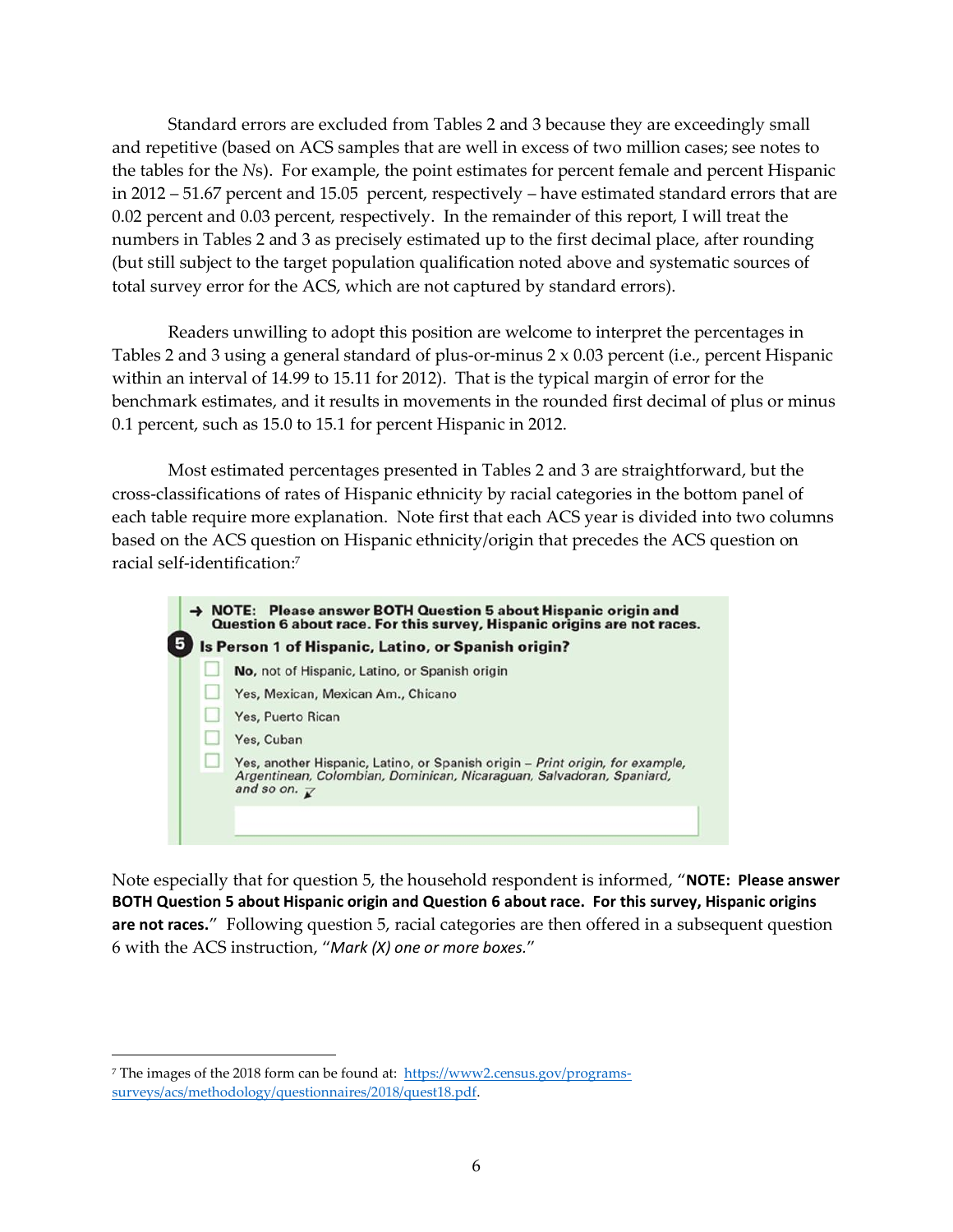|  | <b>What is Person 1's race?</b> Mark $(X)$ one or more boxes.                                                    |            |                                                                                                      |
|--|------------------------------------------------------------------------------------------------------------------|------------|------------------------------------------------------------------------------------------------------|
|  | White                                                                                                            |            |                                                                                                      |
|  | Black or African Am.                                                                                             |            |                                                                                                      |
|  |                                                                                                                  |            | American Indian or Alaska Native — Print name of enrolled or principal tribe. $\bar{\chi}$           |
|  |                                                                                                                  |            |                                                                                                      |
|  | Asian Indian                                                                                                     | Japanese   | Native Hawaiian                                                                                      |
|  | Chinese                                                                                                          | Korean     | Guamanian or Chamorro                                                                                |
|  | Filipino                                                                                                         | Vietnamese | Samoan                                                                                               |
|  | Other Asian - Print race,<br>for example, Hmong,<br>Laotian, Thai, Pakistani,<br>Cambodian, and so on. $\bar{x}$ |            | Other Pacific Islander -<br>Print race, for example,<br>Fijian, Tongan, and<br>so on. $\overline{K}$ |
|  |                                                                                                                  |            |                                                                                                      |
|  | Some other race – Print race. $\overline{\mathcal{L}}$                                                           |            |                                                                                                      |
|  |                                                                                                                  |            |                                                                                                      |

True to the words of the **NOTE** for question 5, Hispanic ethnicity/origin is not offered as a racial category for question 6. Thus, if respondents feel that their Hispanic ethnicity/origins are "racial" in a way that conforms to their own conception of race, they are encouraged to abandon any such conception of race. If they are unwilling to do so, then they can evade the instructions from question 5, when completing question 6, and write in the last free-response box for question 6 an indication that they consider their type of Hispanic identification to be a racial identification. They can also satisfice and mark the checkbox without writing anything in the box.

It should also be noted, again, that the ACS uses a single household respondent to provide responses for all household members. As a result, many racial identities are reported by proxy because ACS household respondents must report their understandings of each household member's racial identity. For the GSS estimates below, only the GSS respondent's racial identification is available and thus analyzed, and this represents a slight measurement difference which must be incorporated in the interpretations that follow. 8

After the data are collected, the Census Bureau codes the responses provided into a series of separate subpopulations for the ACS PUMS. The categorized identities and the abbreviated labels I have chosen for Tables 2 and 3 include Black for "Black or African American," AIAN for "American Indian and/or Alaska Native," NHPI for "Native Hawaiian or Other Pacific Islander," and Other for "Some Other Race."

<sup>8</sup> Although the GSS collects proxy reports for some characteristics of spouses (and cohabiting partners), the GSS did not collect proxy reports of ethnic-racial identity for any household members during the years analyzed in this report. As a result, it is not possible to reduce the measurement difference between the ACS and the GSS by including proxy reports of ethnic-racial identity for all adults in GSS households.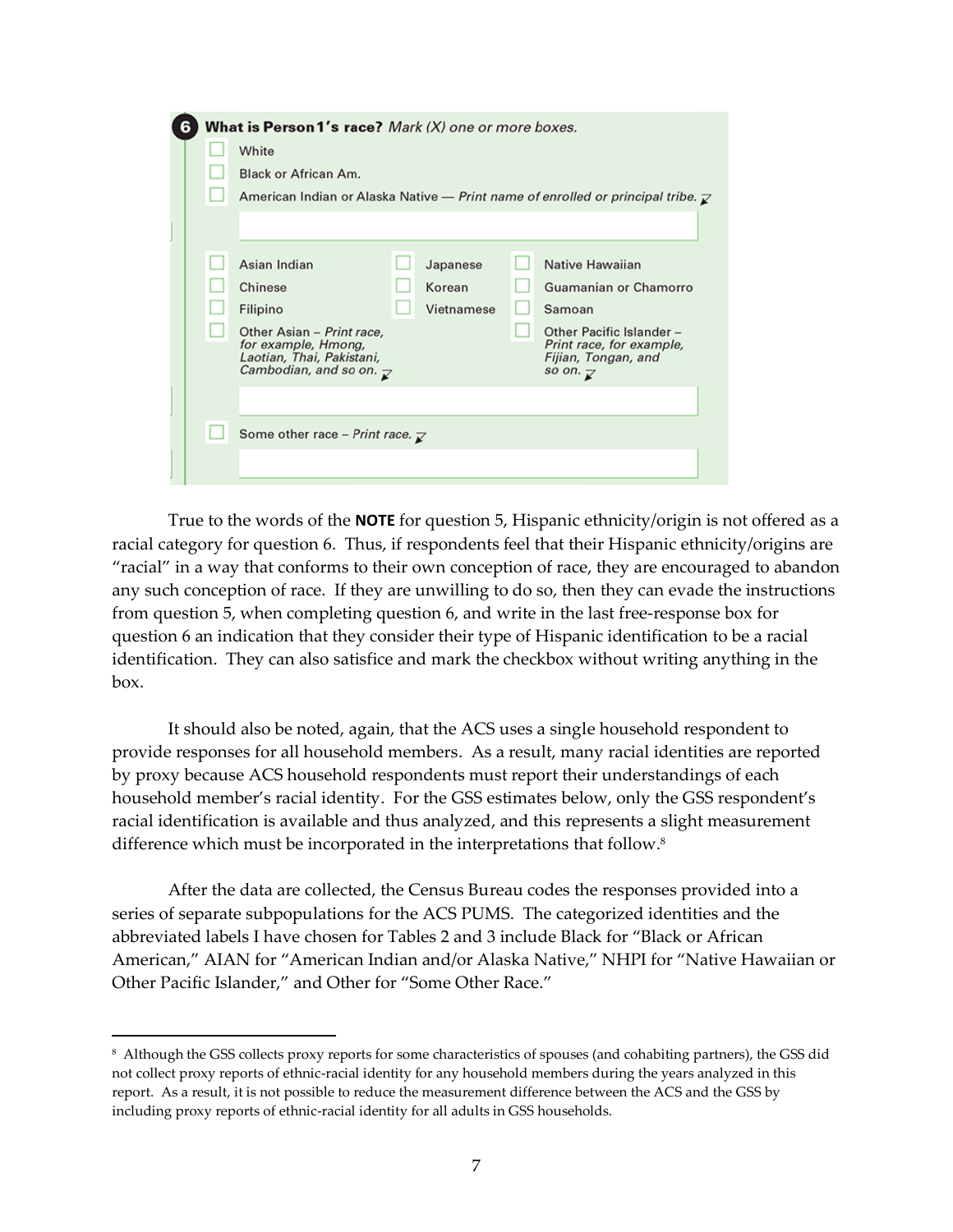The qualifier "alone" denotes selection of a single race category, and the qualifier "plus" denotes multiple race selections. Because of the "alone" and "plus" variants for each group, individuals can be in more than one subpopulation for the bottom panel. For example, an individual who is identified as "White" is included in both "White alone" and "White plus." An individual who is identified as both White and Asian is included in both "White plus" and "Asian plus." Overall, the sum of the "alone" categories is less than 100 percent, and the sum of the "plus" categories is greater than 100 percent.

As can be seen in Tables 2 and 3, after "White alone" and "White plus," the next two largest categories in the Hispanic columns are "Other alone" and "Other plus." The standard interpretation of data such as these collected by the Census Bureau is that these Hispanic and "Other race" individuals are predominantly those who identify as having Hispanic ethnicity/origins as well as a personal conception of race that confers racial identity to Hispanic ethnicity/origins. Thus, these individuals are not identified with the other response options for race, most notably White, Black, and American Indian.

## **COMPARISON ESTIMATES FROM THE GSS**

The key topic of investigation for this report is whether any differences between the ACS and GSS in their demographic representativeness emerged (or increased) after the GSS response rate fell abruptly in 2016. Any such increases could be attributable to the decline in the GSS response rate.

For comparison to the ACS benchmarks above, Tables 4 through 7 (see the next eight pages) provide estimates of subpopulation percentages from the GSS, as percentages of GSS respondents in each year. <sup>9</sup> The data are weighted by NORC's recommended GSS weight, *wtssnr*. Each estimated percentage is accompanied by a standard error and a corresponding 95 percent confidence interval. The standard errors are design-adjusted, using the GSS variables *vstrat* and *vpsu* with the *svy* estimation commands of Stata.

<sup>9</sup> An alternative estimation strategy would be to attempt to estimate raw sizes of the subpopulations, and then to compare these estimates for the ACS and GSS. The advantage of doing so would be that the estimates would not then be a function of compositional shifts within the respective studies. I decided not to pursue this strategy because (1) GSS users are inherently interested in the demographic composition of the GSS, and so the form of comparison I have chosen is likely the one that would be of interest to those with concerns about the consequences of response rates for demographic representativeness; (2) benchmark-type comparisons of sample composition have been used to promote reassurance in the past for the GSS (e.g., Smith 1978, 1993); (3) in this case, as shown below, the compositional differences are small enough that the overall conclusions would be the same.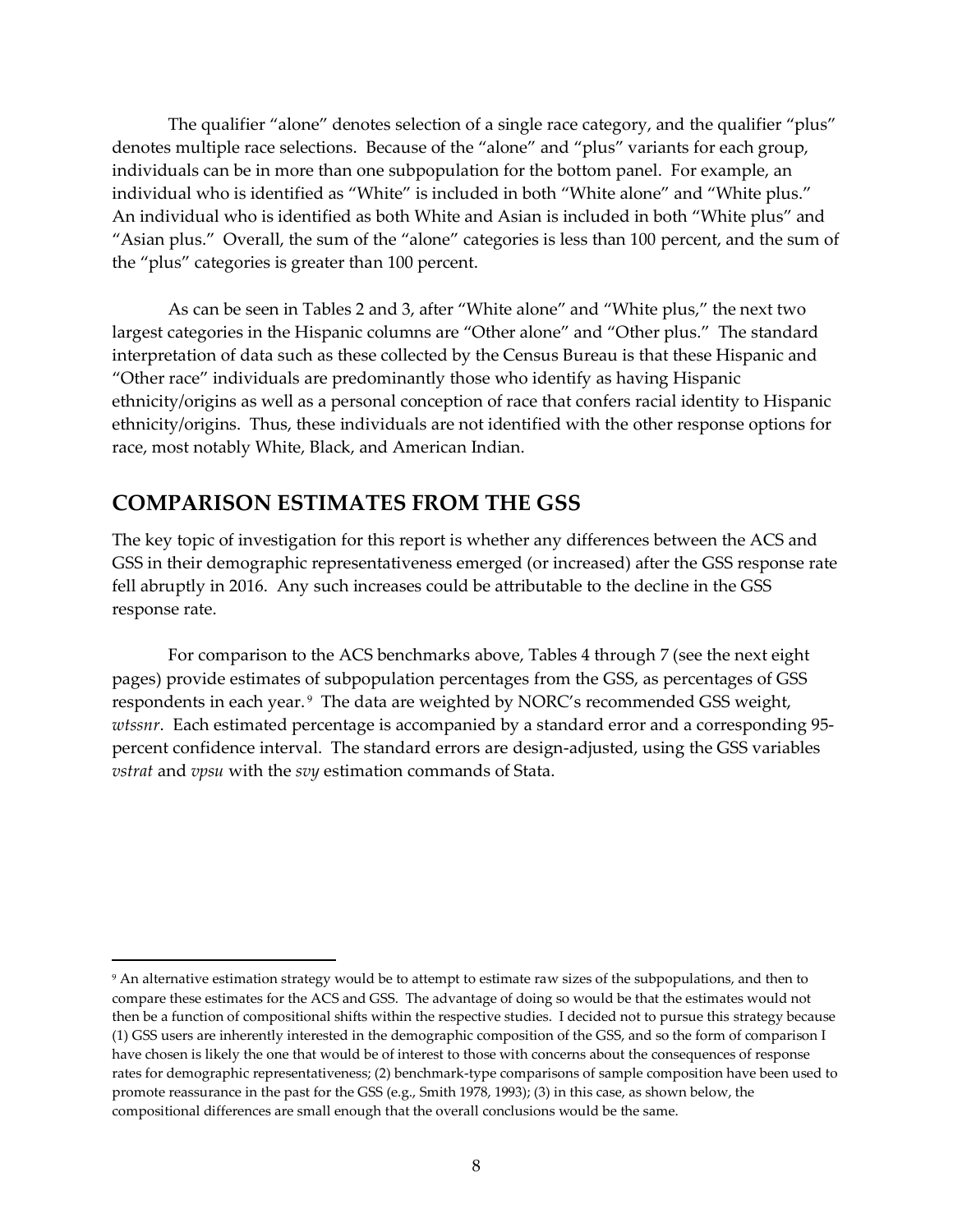|                     | Percent  | Standard error                |       | Confidence interval |  |  |  |  |
|---------------------|----------|-------------------------------|-------|---------------------|--|--|--|--|
| All respondents     |          |                               |       |                     |  |  |  |  |
| Female              | 53.71    | 1.46                          | 50.80 | 56.62               |  |  |  |  |
| Hispanic            | 15.08    | 1.43                          | 12.23 | 17.93               |  |  |  |  |
| Age 18-24           | 11.75    | 1.02                          | 9.70  | 13.79               |  |  |  |  |
| Age 25-34           | 19.24    | 1.16                          | 16.92 | 21.57               |  |  |  |  |
| Age 35-49           | 27.63    | 1.17                          | 25.30 | 29.96               |  |  |  |  |
| Age 50-69           | 30.52    | 1.32                          | 27.89 | 33.15               |  |  |  |  |
| Age 70+             | 10.87    | 0.76                          | 9.34  | 12.39               |  |  |  |  |
| Less than HS        | 14.62    | 1.00                          | 12.62 | 16.61               |  |  |  |  |
| HS Diploma or GED   | 48.73    | 1.26                          | 46.21 | 51.24               |  |  |  |  |
| Some college        | 8.32     | 0.70                          | 6.92  | 9.72                |  |  |  |  |
| Bachelor's degree   | 18.65    | 1.14                          | 16.39 | 20.92               |  |  |  |  |
| Graduate            | 9.68     | 0.83                          | 8.02  | 11.35               |  |  |  |  |
| <b>US Citizen</b>   | 93.05    | 0.80                          | 91.45 | 94.64               |  |  |  |  |
|                     |          | Non-Hispanic respondents only |       |                     |  |  |  |  |
| White alone         | 61.24    | 1.74                          | 57.76 | 64.72               |  |  |  |  |
|                     | 65.21    | 1.75                          | 61.73 | 68.69               |  |  |  |  |
| White plus          |          |                               |       |                     |  |  |  |  |
| <b>Black</b> alone  | 12.53    | 1.23                          | 10.08 | 14.97               |  |  |  |  |
| <b>Black plus</b>   | 14.88    | 1.29                          | 12.31 | 17.46               |  |  |  |  |
| AIAN alone          | 0.82     | 0.43                          | 0.00  | 1.67                |  |  |  |  |
| AIAN plus           | 4.24     | 0.68                          | 2.89  | 5.58                |  |  |  |  |
| Asian alone         | 4.00     | 0.83                          | 2.33  | 5.66                |  |  |  |  |
| Asian plus          | 4.84     | 0.85                          | 3.14  | 6.54                |  |  |  |  |
| NHPI alone          | 0.28     | $0.16\,$                      | 0.00  | 0.61                |  |  |  |  |
| NHPI plus           | 0.42     | 0.19                          | 0.03  | 0.80                |  |  |  |  |
|                     |          |                               |       |                     |  |  |  |  |
| Other alone         | $0.78\,$ | 0.29                          | 0.19  | 1.36                |  |  |  |  |
| Other plus          | $0.87\,$ | 0.28                          | 0.31  | 1.44                |  |  |  |  |
| Hispanic race alone | $0.00\,$ |                               |       |                     |  |  |  |  |
| Hispanic race plus  | $0.00\,$ |                               |       |                     |  |  |  |  |

#### **Table 4. Estimates of subpopulation percentages from the 2012 General Social Survey**

*Continued on next page:*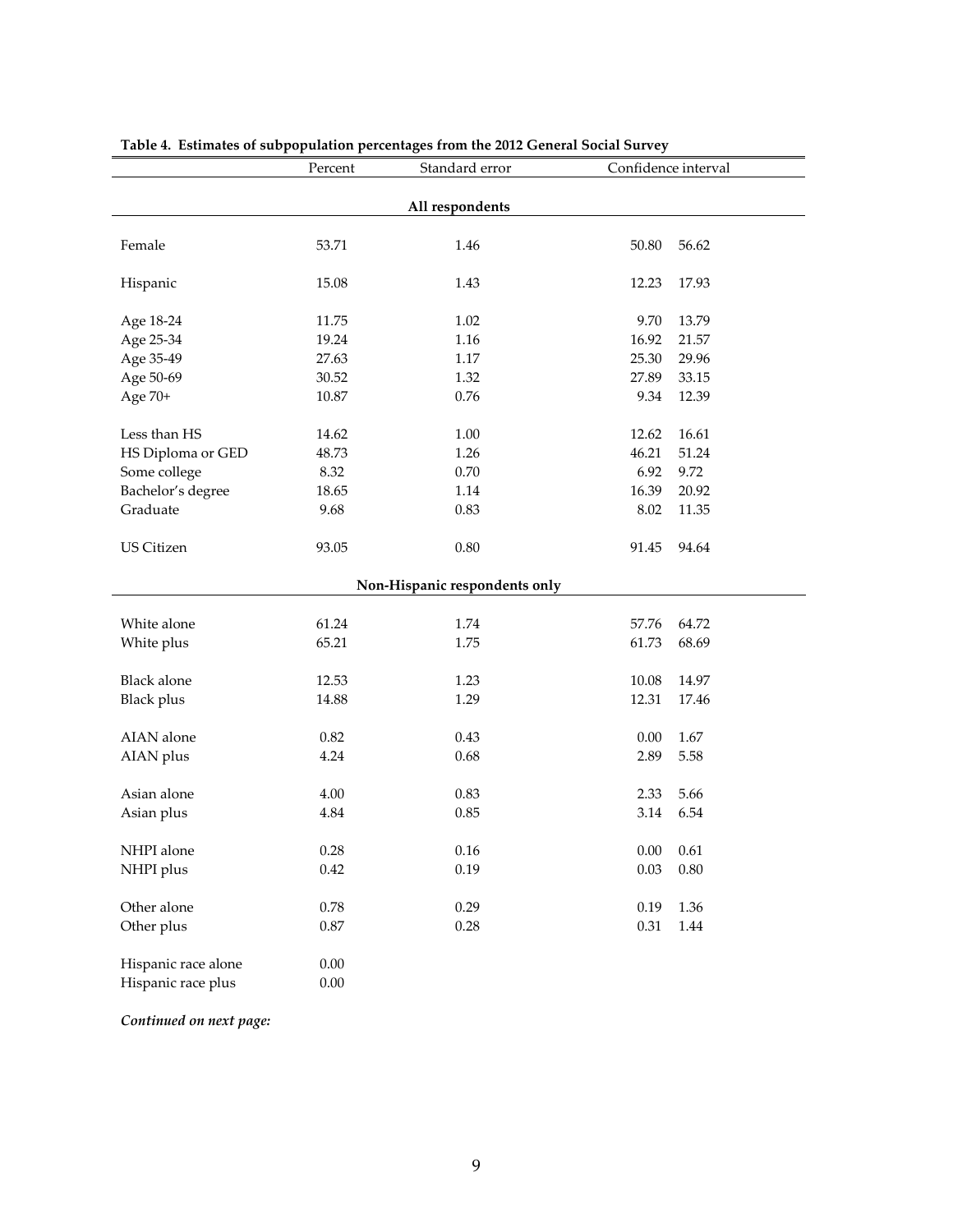|                     | Percent | Standard error            | Confidence interval |  |
|---------------------|---------|---------------------------|---------------------|--|
|                     |         |                           |                     |  |
|                     |         | Hispanic respondents only |                     |  |
|                     |         |                           |                     |  |
| White alone         | 7.91    | 1.02                      | 9.95<br>5.87        |  |
| White plus          | 9.33    | 1.13                      | 7.08<br>11.58       |  |
| Black alone         | 0.22    | 0.12                      | 0.46<br>0.00        |  |
| <b>Black plus</b>   | 0.53    | $0.18\,$                  | 0.89<br>0.18        |  |
| AIAN alone          | 0.00    |                           |                     |  |
| AIAN plus           | 0.43    | 0.15                      | 0.14<br>0.73        |  |
|                     |         |                           |                     |  |
| Asian alone         | 0.00    |                           |                     |  |
| Asian plus          | 0.41    | 0.19                      | 0.79<br>0.04        |  |
| NHPI alone          | 0.00    |                           |                     |  |
| NHPI plus           | 0.15    | 0.15                      | 0.00<br>0.43        |  |
|                     |         |                           |                     |  |
| Other alone         | 0.13    | 0.08                      | 0.30<br>0.00        |  |
| Other plus          | 0.17    | 0.09                      | 0.36<br>0.00        |  |
| Hispanic race alone | 4.92    | 0.69                      | 6.30<br>3.53        |  |
| Hispanic race plus  | 6.03    | 0.85                      | 7.72<br>4.33        |  |

**Table 4 (Continued). Estimates of subpopulation percentages from the 2012 General Social Survey**

*Source*: 2012 General Social Survey

*Notes*: *N* varies from 1,974 for the female dummy to 1,960 for the race dummies. Data are weighted by *wtssnr*.

Hispanic respondents are measured by a census-based question placed on the GSS survey instrument: "Are you Spanish, Hispanic, or Latino/Latina?" The "Hispanic race" category is based on a follow-up response to the race question, "What is your race? Indicate one or more races that you consider yourself to be." If the respondent indicates "Some other race" for this question, the respondent is prompted with "Please name." While the ACS places all such respondents in its "Other race" category, the GSS breaks these named other races into Hispanic and a residual "other" category. Finally, "alone" and "plus," are defined the same in this table as for the ACS results in prior tables.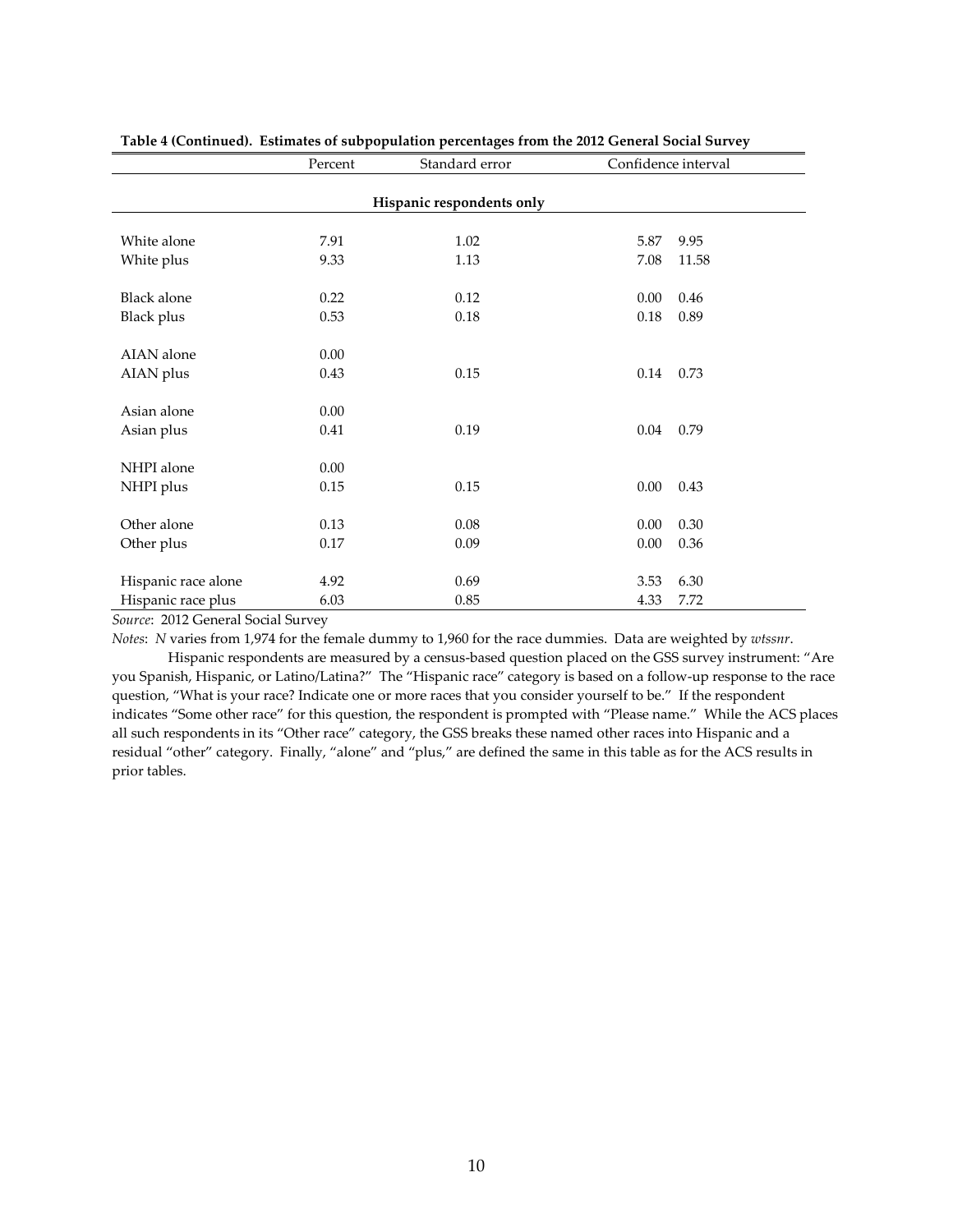|                     | Percent  | Standard error                |          | Confidence interval |  |  |  |  |  |
|---------------------|----------|-------------------------------|----------|---------------------|--|--|--|--|--|
| All respondents     |          |                               |          |                     |  |  |  |  |  |
|                     |          |                               |          |                     |  |  |  |  |  |
| Female              | 54.51    | 1.21                          | 52.08    | 56.93               |  |  |  |  |  |
| Hispanic            | 16.94    | 1.36                          | 14.21    | 19.66               |  |  |  |  |  |
| Age 18-24           | 9.29     | 0.82                          | 7.67     | 10.92               |  |  |  |  |  |
| Age 25-34           | 19.09    | 1.05                          | 16.98    | 21.19               |  |  |  |  |  |
| Age 35-49           | 25.27    | 0.96                          | 23.35    | 27.19               |  |  |  |  |  |
| Age 50-69           | 34.59    | 1.20                          | 32.19    | 36.99               |  |  |  |  |  |
| Age 70+             | 11.76    | 0.77                          | 10.22    | 13.30               |  |  |  |  |  |
| Less than HS        | 12.71    | 0.84                          | 11.04    | 14.38               |  |  |  |  |  |
| HS Diploma or GED   | 51.01    | 1.20                          | 48.63    | 53.40               |  |  |  |  |  |
| Some college        | 7.32     | 0.55                          | 6.22     | 8.43                |  |  |  |  |  |
| Bachelor's degree   | 18.61    | 1.11                          | 16.40    | 20.82               |  |  |  |  |  |
| Graduate            | 10.34    | 0.76                          | 8.83     | 11.85               |  |  |  |  |  |
|                     |          |                               |          |                     |  |  |  |  |  |
| <b>US Citizen</b>   | 92.77    | 0.72                          | 91.33    | 94.21               |  |  |  |  |  |
|                     |          | Non-Hispanic respondents only |          |                     |  |  |  |  |  |
| White alone         | 60.88    | 1.68                          | 57.53    | 64.23               |  |  |  |  |  |
|                     | 65.76    | 1.73                          | 62.30    | 69.22               |  |  |  |  |  |
| White plus          |          |                               |          |                     |  |  |  |  |  |
| <b>Black</b> alone  | 12.73    | 1.18                          | 10.37    | 15.08               |  |  |  |  |  |
| <b>Black plus</b>   | 14.41    | 1.20                          | 12.01    | 16.80               |  |  |  |  |  |
| AIAN alone          | 0.37     | 0.17                          | 0.02     | 0.71                |  |  |  |  |  |
| AIAN plus           | 4.32     | 0.57                          | 3.19     | 5.45                |  |  |  |  |  |
|                     |          |                               |          |                     |  |  |  |  |  |
| Asian alone         | 3.13     | 0.51                          | 2.11     | 4.16                |  |  |  |  |  |
| Asian plus          | 4.10     | 0.66                          | 2.78     | 5.41                |  |  |  |  |  |
| NHPI alone          | 0.02     | 0.02                          | 0.00     | 0.05                |  |  |  |  |  |
| NHPI plus           | 0.10     | $0.06\,$                      | $0.00\,$ | 0.22                |  |  |  |  |  |
|                     |          |                               |          |                     |  |  |  |  |  |
| Other alone         | 0.24     | 0.12                          | 0.01     | 0.48                |  |  |  |  |  |
| Other plus          | $0.48\,$ | $0.16\,$                      | $0.16\,$ | $\rm 0.81$          |  |  |  |  |  |
| Hispanic race alone | 0.00     |                               |          |                     |  |  |  |  |  |
| Hispanic race plus  | $0.00\,$ |                               |          |                     |  |  |  |  |  |
|                     |          |                               |          |                     |  |  |  |  |  |

#### **Table 5. Estimates of subpopulation percentages from the 2014 General Social Survey**

*Continued on next page:*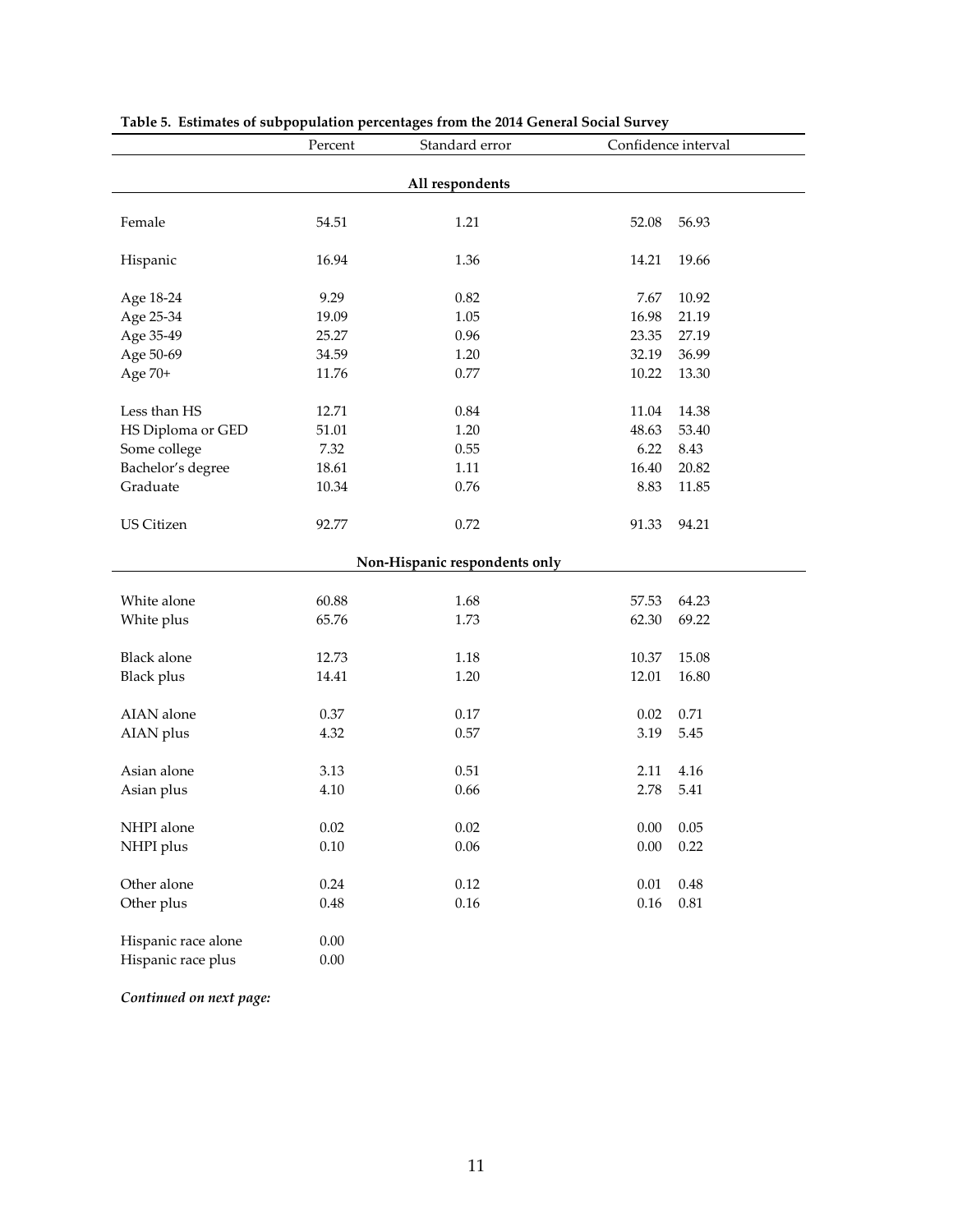|                     | Percent | Standard error            | Confidence interval |  |  |
|---------------------|---------|---------------------------|---------------------|--|--|
|                     |         |                           |                     |  |  |
|                     |         | Hispanic respondents only |                     |  |  |
|                     |         |                           |                     |  |  |
| White alone         | 8.82    | 0.95                      | 10.71<br>6.94       |  |  |
| White plus          | 10.04   | 0.99                      | 12.02<br>8.05       |  |  |
|                     |         |                           |                     |  |  |
| <b>Black alone</b>  | 0.33    | 0.13                      | 0.60<br>0.06        |  |  |
| <b>Black plus</b>   | 0.52    | 0.17                      | 0.85<br>0.19        |  |  |
|                     |         |                           |                     |  |  |
| AIAN alone          | 0.41    | 0.17                      | 0.76<br>0.06        |  |  |
| AIAN plus           | 0.91    | 0.30                      | 0.32<br>1.51        |  |  |
|                     |         |                           |                     |  |  |
| Asian alone         | 0.00    |                           |                     |  |  |
| Asian plus          | 0.14    | 0.08                      | 0.29<br>0.00        |  |  |
|                     |         |                           |                     |  |  |
| NHPI alone          | 0.27    | 0.17                      | 0.62<br>0.00        |  |  |
| NHPI plus           | 0.31    | 0.18                      | 0.00<br>0.66        |  |  |
|                     |         |                           |                     |  |  |
| Other alone         | 0.18    | 0.10                      | 0.00<br>0.39        |  |  |
| Other plus          | 0.29    | 0.12                      | 0.05<br>0.52        |  |  |
|                     |         |                           |                     |  |  |
| Hispanic race alone | 5.42    | 0.71                      | 6.83<br>4.00        |  |  |
| Hispanic race plus  | 6.35    | 0.79                      | 7.93<br>4.77        |  |  |

|  | Table 5 (Continued). Estimates of subpopulation percentages from the 2014 General Social Survey |  |
|--|-------------------------------------------------------------------------------------------------|--|
|  |                                                                                                 |  |

*Source*: 2014 General Social Survey

*Notes*: *N* varies from 2,538 for the female dummy to 2,510 for the race dummies. See also the Notes for Table 4.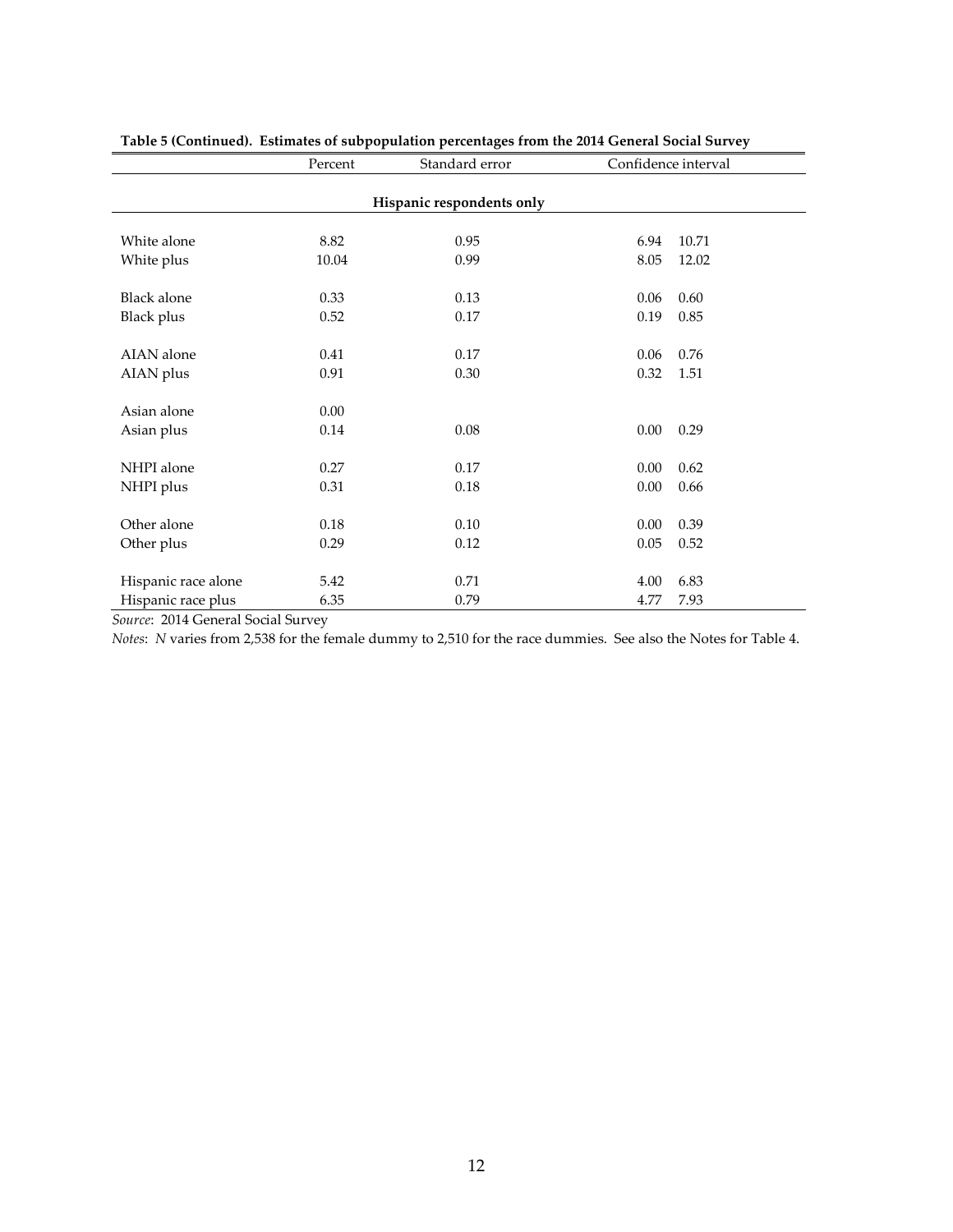|                     | Percent  | Standard error                |       | Confidence interval |  |  |  |  |  |
|---------------------|----------|-------------------------------|-------|---------------------|--|--|--|--|--|
| All respondents     |          |                               |       |                     |  |  |  |  |  |
|                     |          |                               |       |                     |  |  |  |  |  |
| Female              | 54.80    | 1.07                          | 52.67 | 56.93               |  |  |  |  |  |
| Hispanic            | 14.41    | 1.46                          | 11.48 | 17.33               |  |  |  |  |  |
| Age 18-24           | 10.28    | 0.79                          | 8.70  | 11.86               |  |  |  |  |  |
| Age 25-34           | 17.83    | 0.97                          | 15.90 | 19.76               |  |  |  |  |  |
| Age 35-49           | 25.05    | 1.01                          | 23.04 | 27.06               |  |  |  |  |  |
| Age 50-69           | 34.84    | 1.14                          | 32.57 | 37.11               |  |  |  |  |  |
| Age 70+             | 12.01    | 0.75                          | 10.50 | 13.51               |  |  |  |  |  |
| Less than HS        | 11.69    | 0.91                          | 9.88  | 13.50               |  |  |  |  |  |
| HS Diploma or GED   | 51.90    | 1.28                          | 49.35 | 54.45               |  |  |  |  |  |
| Some college        | 7.45     | 0.56                          | 6.33  | 8.57                |  |  |  |  |  |
| Bachelor's degree   | 18.45    | 1.01                          | 16.43 | 20.47               |  |  |  |  |  |
| Graduate            | 10.51    | 0.73                          | 9.07  | 11.96               |  |  |  |  |  |
|                     |          |                               |       |                     |  |  |  |  |  |
| US Citizen          | 94.24    | 0.70                          | 92.84 | 95.65               |  |  |  |  |  |
|                     |          | Non-Hispanic respondents only |       |                     |  |  |  |  |  |
|                     |          |                               |       |                     |  |  |  |  |  |
| White alone         | 60.64    | 1.72                          | 57.20 | 64.08               |  |  |  |  |  |
| White plus          | 65.64    | 1.64                          | 62.36 | 68.92               |  |  |  |  |  |
|                     |          |                               |       |                     |  |  |  |  |  |
| <b>Black</b> alone  | 13.85    | 1.21                          | 11.44 | 16.26               |  |  |  |  |  |
| <b>Black plus</b>   | 16.89    | 1.36                          | 14.17 | 19.61               |  |  |  |  |  |
|                     |          |                               |       |                     |  |  |  |  |  |
| AIAN alone          | 0.95     | 0.33                          | 0.29  | 1.61                |  |  |  |  |  |
| AIAN plus           | 5.85     | 0.60                          | 4.66  | 7.05                |  |  |  |  |  |
| Asian alone         | 3.04     | 0.43                          | 2.19  | 3.89                |  |  |  |  |  |
| Asian plus          | 4.06     | 0.45                          | 3.16  | 4.96                |  |  |  |  |  |
|                     |          |                               |       |                     |  |  |  |  |  |
| NHPI alone          | 0.10     | 0.06                          | 0.00  | 0.22                |  |  |  |  |  |
| NHPI plus           | 0.29     | 0.10                          | 0.09  | 0.49                |  |  |  |  |  |
|                     |          |                               |       |                     |  |  |  |  |  |
| Other alone         | 0.32     | 0.11                          | 0.09  | 0.54                |  |  |  |  |  |
| Other plus          | 0.60     | $0.17\,$                      | 0.26  | 0.94                |  |  |  |  |  |
|                     |          |                               |       |                     |  |  |  |  |  |
| Hispanic race alone | $0.00\,$ |                               |       |                     |  |  |  |  |  |
| Hispanic race plus  | $0.11\,$ | $0.07\,$                      | 0.00  | 0.24                |  |  |  |  |  |
|                     |          |                               |       |                     |  |  |  |  |  |

### **Table 6. Estimates of subpopulation percentages from the 2016 General Social Survey**

*Continued on next page:*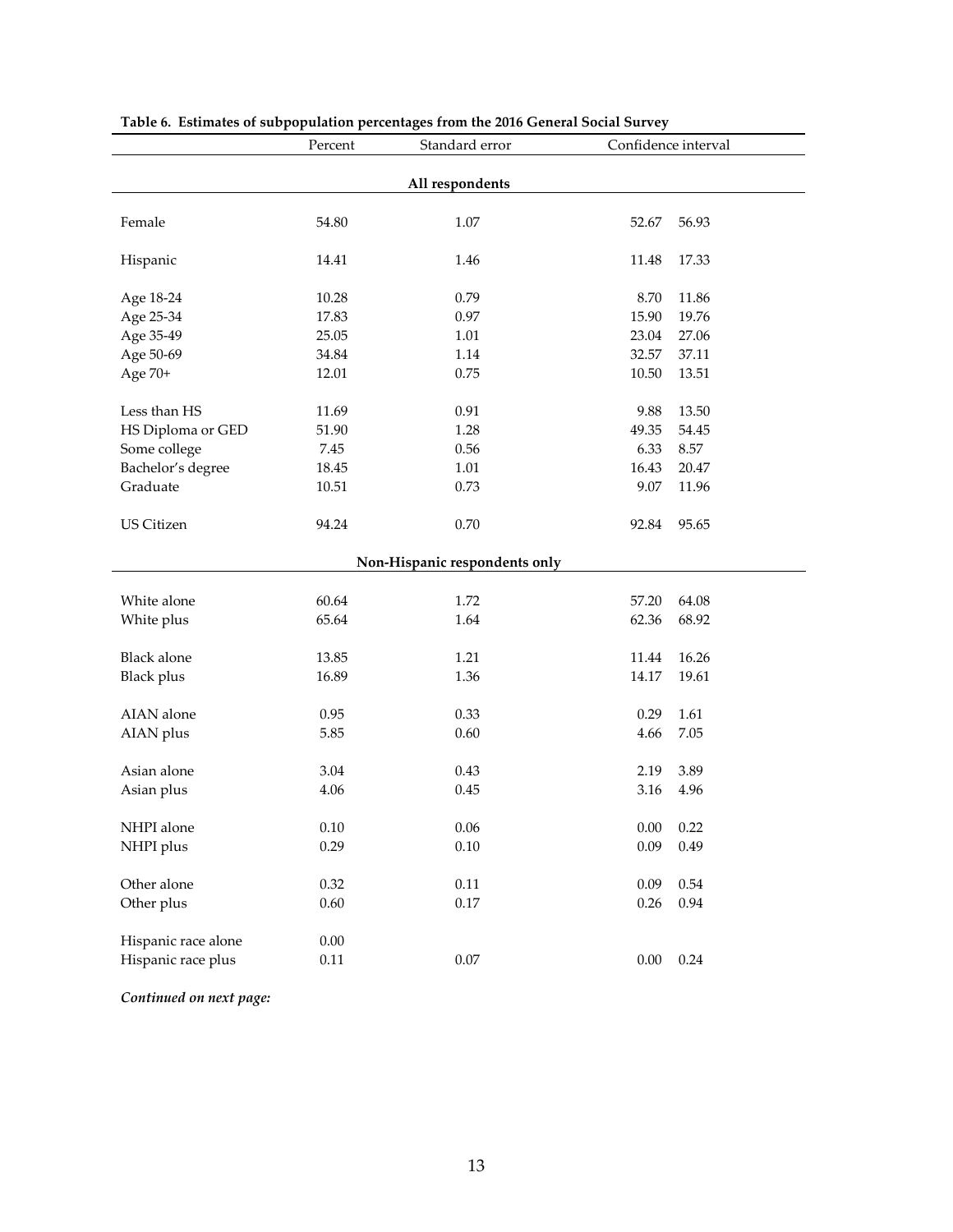|                     | Percent | Standard error            | Confidence interval |  |  |  |  |
|---------------------|---------|---------------------------|---------------------|--|--|--|--|
|                     |         | Hispanic respondents only |                     |  |  |  |  |
|                     |         |                           |                     |  |  |  |  |
| White alone         | 7.74    | 1.02                      | 5.71<br>9.78        |  |  |  |  |
| White plus          | 8.65    | 1.08                      | 10.81<br>6.48       |  |  |  |  |
| Black alone         | 0.73    | 0.22                      | 0.29<br>1.16        |  |  |  |  |
| <b>Black plus</b>   | 1.05    | 0.26                      | 0.53<br>1.57        |  |  |  |  |
| AIAN alone          | 0.48    | 0.18                      | 0.84<br>0.12        |  |  |  |  |
| AIAN plus           | 1.18    | 0.29                      | 0.61<br>1.76        |  |  |  |  |
| Asian alone         | 0.21    | 0.15                      | 0.51<br>0.00        |  |  |  |  |
| Asian plus          | 0.41    | 0.19                      | 0.79<br>0.03        |  |  |  |  |
| NHPI alone          | 0.00    |                           |                     |  |  |  |  |
| NHPI plus           | 0.00    |                           |                     |  |  |  |  |
| Other alone         | 0.17    | 0.10                      | 0.00<br>0.38        |  |  |  |  |
| Other plus          | 0.17    | 0.10                      | 0.38<br>0.00        |  |  |  |  |
| Hispanic race alone | 3.96    | 0.56                      | 5.07<br>2.84        |  |  |  |  |
| Hispanic race plus  | 4.18    | 0.59                      | 5.35<br>3.02        |  |  |  |  |

**Table 6 Continued). Estimates of subpopulation percentages from the 2016 General Social Survey**

*Source*: General Social Survey

*Notes*: *N* varies from 2,867 for the female dummy to 2,843 for the race dummies. See also the Notes for Table 4.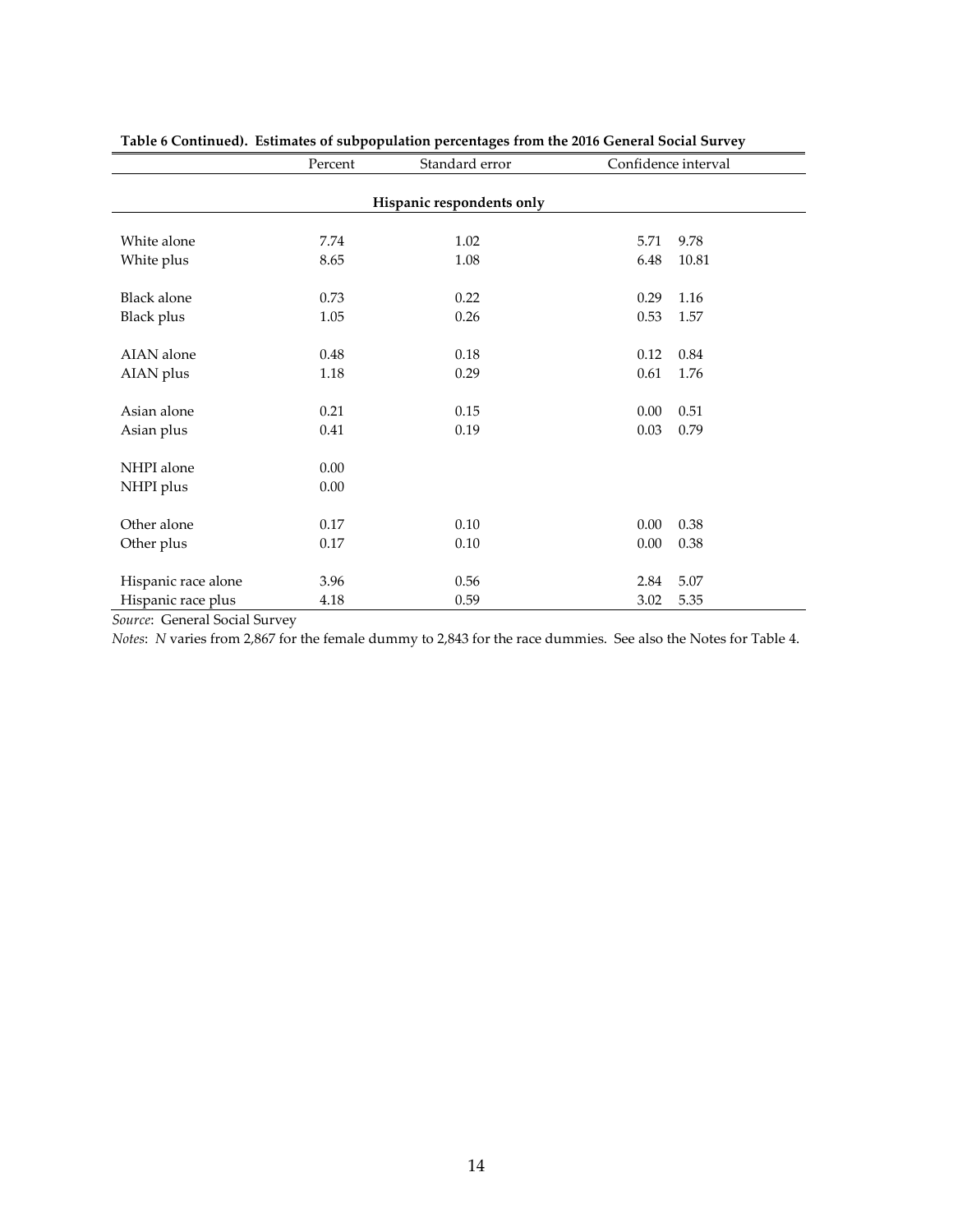|                               | Percent  | Standard error | Confidence interval |          |  |  |  |  |
|-------------------------------|----------|----------------|---------------------|----------|--|--|--|--|
| All respondents               |          |                |                     |          |  |  |  |  |
|                               |          |                |                     |          |  |  |  |  |
| Female                        | 53.96    | 1.23           | 51.51               | 56.41    |  |  |  |  |
| Hispanic                      | 16.12    | 1.50           | 13.13               | 19.10    |  |  |  |  |
| Age 18-24                     | 11.76    | 0.93           | 9.92                | 13.61    |  |  |  |  |
| Age 25-34                     | 19.18    | 1.12           | 16.96               | 21.40    |  |  |  |  |
| Age 35-49                     | 25.76    | 1.15           | 23.47               | 28.05    |  |  |  |  |
| Age 50-69                     | 31.27    | 1.03           | 29.22               | 33.32    |  |  |  |  |
| Age 70+                       | 12.03    | 0.76           | 10.53               | 13.54    |  |  |  |  |
| Less than HS                  | 11.48    | 1.13           | 9.23                | 13.72    |  |  |  |  |
| HS Diploma or GED             | 49.25    | 1.30           | 46.66               | 51.84    |  |  |  |  |
| Some college                  | 8.16     | 0.68           | 6.81                | 9.50     |  |  |  |  |
| Bachelor's degree             | 20.41    | 0.99           | 18.44               | 22.38    |  |  |  |  |
| Graduate                      | 10.71    | 0.91           | 8.90                | 12.53    |  |  |  |  |
| <b>US Citizen</b>             | 93.45    | 0.86           | 91.75               | 95.16    |  |  |  |  |
| Non-Hispanic respondents only |          |                |                     |          |  |  |  |  |
|                               |          |                |                     |          |  |  |  |  |
| White alone                   | 60.15    | 1.82           | 56.52               | 63.78    |  |  |  |  |
| White plus                    | 65.77    | 1.85           | 62.09               | 69.45    |  |  |  |  |
| <b>Black</b> alone            | 12.44    | 1.16           | 10.13               | 14.76    |  |  |  |  |
| <b>Black plus</b>             | 15.15    | 1.25           | 12.66               | 17.64    |  |  |  |  |
| AIAN alone                    | 0.40     | 0.12           | 0.16                | 0.65     |  |  |  |  |
| AIAN plus                     | 5.08     | 0.43           | 4.22                | 5.95     |  |  |  |  |
| Asian alone                   | 3.22     | 0.49           | 2.25                | 4.19     |  |  |  |  |
| Asian plus                    | 4.29     | 0.56           | 3.18                | 5.40     |  |  |  |  |
| NHPI alone                    | 0.06     | 0.04           | 0.00                | 0.14     |  |  |  |  |
| NHPI plus                     | 0.26     | $0.11\,$       | 0.04                | 0.48     |  |  |  |  |
| Other alone                   | 0.49     | $0.14\,$       | 0.21                | 0.77     |  |  |  |  |
| Other plus                    | 1.21     | 0.25           | 0.72                | 1.71     |  |  |  |  |
|                               |          |                |                     |          |  |  |  |  |
| Hispanic race alone           | $0.04\,$ | $0.04\,$       | 0.00                | 0.11     |  |  |  |  |
| Hispanic race plus            | $0.08\,$ | $0.05\,$       | 0.00                | $0.17\,$ |  |  |  |  |

### **Table 7. Estimates of subpopulation percentages from the 2018 General Social Survey**

*Continued on next page:*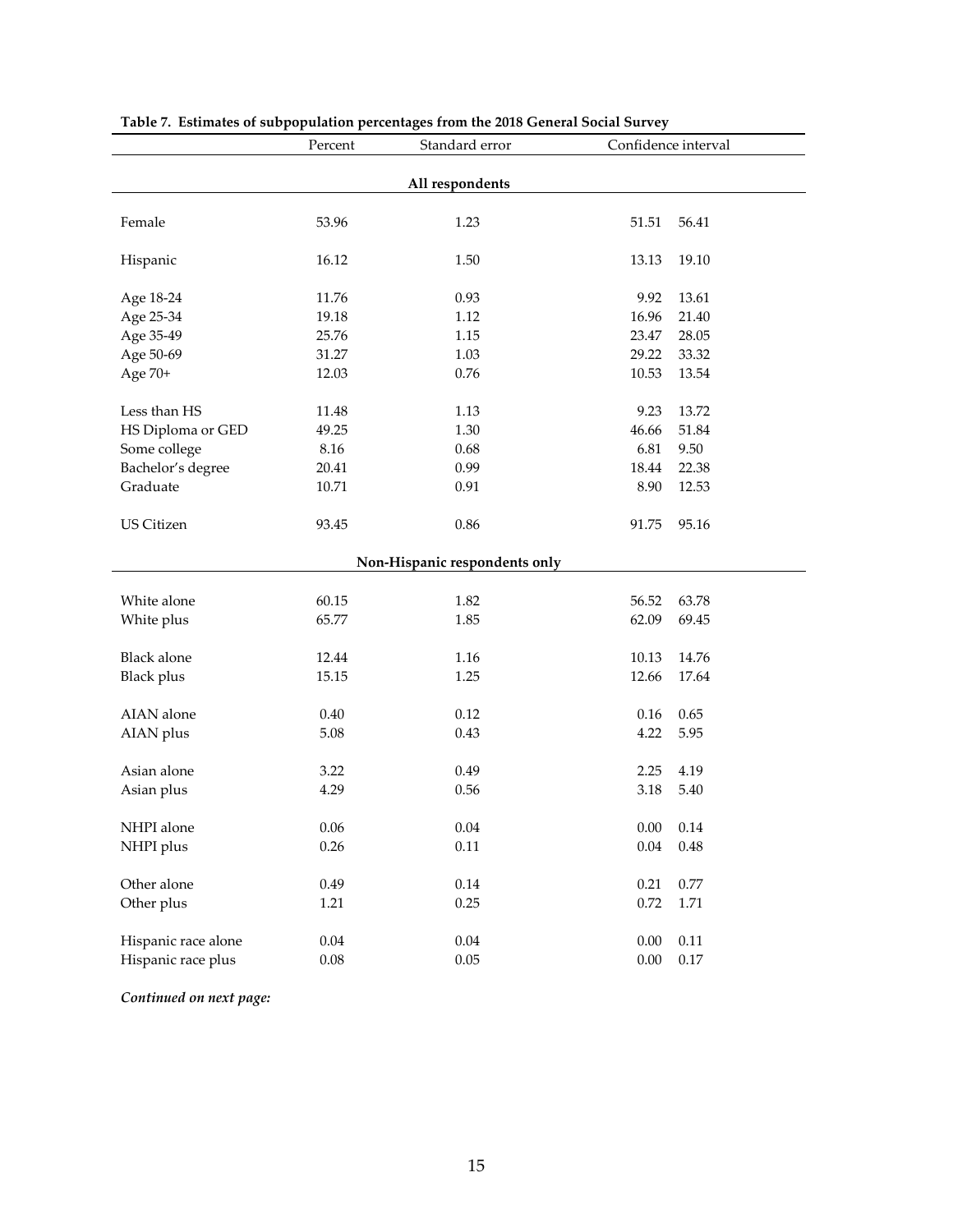|      |                                                                 | Confidence interval                                                                 |                                              |  |  |  |  |  |
|------|-----------------------------------------------------------------|-------------------------------------------------------------------------------------|----------------------------------------------|--|--|--|--|--|
|      |                                                                 |                                                                                     |                                              |  |  |  |  |  |
|      |                                                                 |                                                                                     |                                              |  |  |  |  |  |
|      |                                                                 |                                                                                     |                                              |  |  |  |  |  |
| 7.19 | 0.81                                                            | 5.57                                                                                | 8.81                                         |  |  |  |  |  |
|      | 0.91                                                            | 6.72                                                                                | 10.34                                        |  |  |  |  |  |
|      |                                                                 |                                                                                     |                                              |  |  |  |  |  |
| 0.37 | $0.15\,$                                                        | 0.08                                                                                | 0.66                                         |  |  |  |  |  |
|      |                                                                 |                                                                                     | 1.16                                         |  |  |  |  |  |
|      |                                                                 |                                                                                     |                                              |  |  |  |  |  |
| 0.35 | 0.18                                                            | 0.00                                                                                | 0.70                                         |  |  |  |  |  |
|      |                                                                 |                                                                                     | 1.25                                         |  |  |  |  |  |
|      |                                                                 |                                                                                     |                                              |  |  |  |  |  |
| 0.00 |                                                                 |                                                                                     |                                              |  |  |  |  |  |
|      |                                                                 |                                                                                     | 0.48                                         |  |  |  |  |  |
|      |                                                                 |                                                                                     |                                              |  |  |  |  |  |
| 0.05 | 0.05                                                            | 0.00                                                                                | 0.14                                         |  |  |  |  |  |
|      |                                                                 |                                                                                     | 0.26                                         |  |  |  |  |  |
|      |                                                                 |                                                                                     |                                              |  |  |  |  |  |
| 0.41 | 0.14                                                            | 0.12                                                                                | 0.69                                         |  |  |  |  |  |
|      |                                                                 |                                                                                     | 0.84                                         |  |  |  |  |  |
|      |                                                                 |                                                                                     |                                              |  |  |  |  |  |
| 6.00 | 0.94                                                            | 4.14                                                                                | 7.87                                         |  |  |  |  |  |
|      | 0.99                                                            |                                                                                     | 9.10                                         |  |  |  |  |  |
|      | Percent<br>8.53<br>0.68<br>0.74<br>0.26<br>0.11<br>0.52<br>7.14 | Standard error<br>Hispanic respondents only<br>0.24<br>0.26<br>0.11<br>0.08<br>0.16 | 0.20<br>0.22<br>0.04<br>0.00<br>0.20<br>5.18 |  |  |  |  |  |

**Table 7 (Continued). Estimates of subpopulation percentages from the 2018 General Social Survey**

*Source*: 2018 General Social Survey

*Notes*: *N* varies from 2,348 for the female dummy to 2,318 for the race dummies. See also the Notes for Table 4.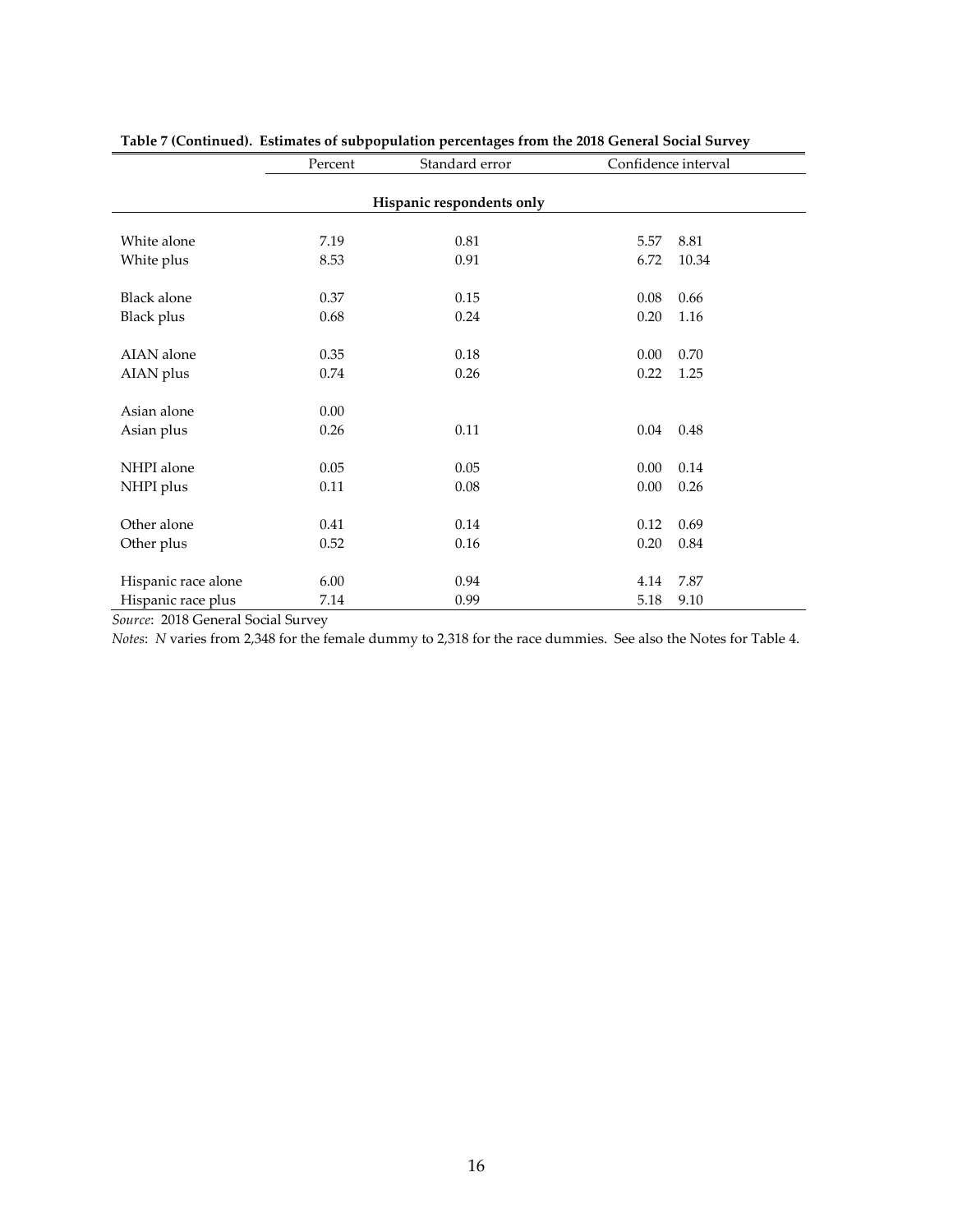## **COMPARISONS OF DEMOGRAPHIC REPRESENTATIVENESS**

In this section, I will offer comparisons between the ACS and GSS that treat the ACS point estimates above in Tables 2 and 3 as truth, plus or minus one digit in the first decimal place (because their standard errors, as noted above, are usually 0.03 or less for each percentage). In addition, the ACS has a high degree of accuracy because it has a high response rate and is also calibrated using intercensal estimates of population totals developed by the Census Bureau.

A convenient method of comparison is to determine whether the ACS point estimates fall within the estimated 95-percent confidence intervals for the respective GSS point estimates. This is a reasonable approach because it delivers what a GSS analyst wants to know: Are the GSS point estimates too far from the ACS point estimates, given the range of variation one could reasonably expect from the GSS sample?<sup>10</sup>

Before offering detailed comparisons for the demographic characteristics, two general points should be framed:

- 1. The non-response adjusted sampling weight of the GSS, *wtssnr*, does not incorporate post-stratification to known or estimated population characteristics.<sup>11</sup> Thus, any alignment of the GSS estimates in Tables 4 through 7 to the ACS benchmark estimates in Tables 2 and 3 arises (almost entirely) from the quality of the initial GSS sampling design, NORC's effort to gain cooperation from households to construct a household roster and select a respondent, and then, finally, NORC's capacity to convince the selected household respondent to complete the interview.
- 2. Some differences between the benchmark ACS estimates and the GSS estimates are attributable to the slight misalignment of their target populations, as explained above, and others to stable differences in measurement technique, as explained below where relevant.

 $10$  Another approach would be to (1) construct expected confidence intervals around the ACS point estimates for a sample of the size *and design* of the GSS and then (2) ask whether the GSS point estimates are contained within these intervals. This alternative approach is not readily feasible because the variance estimates for the ACS would have to mimic the exact design of the GSS realized in each year, which is a stratified sample with inherent clustering by geography that varies somewhat in each year because of segment selection (within the NORC national sampling design that was fixed from 2012 through 2018). One could simply transfer the GSS standard errors I have estimated to construct confidence intervals around the ACS point estimates, but that is then equivalent to the comparison method used in the main text, varying only by the direction of each evaluation.

<sup>11</sup> The non-response component of the GSS weight *wtssnr* only accounts for slight variation in response rates across geographic sampling units, such that households in areas with high/low response rates are weighted downwards/upwards very slightly after data collection is concluded and raw GSS response rates can be calculated. For further explanation, see Appendix A of Smith et al. (2019).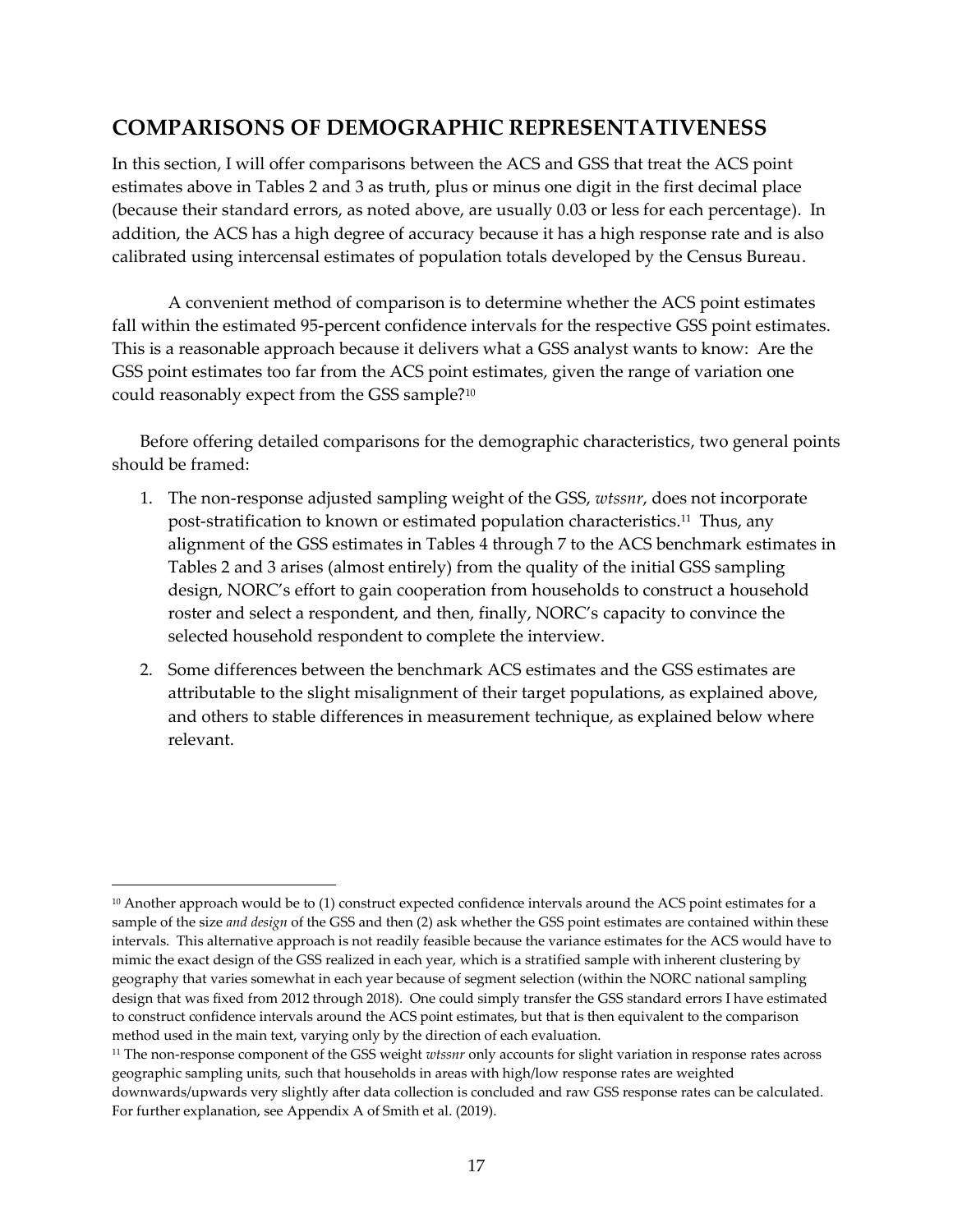#### **Gender**

The GSS continues to underrepresent men by 2 to 3 percentage points, and this particular pattern of underrepresentation is longstanding and well known, apparently first analyzed for the GSS in an early methodological report by Tom W. Smith (see Smith 1979; see also Smith 1983). 12 The reasons for the over-representation of women are not known with certainty, but the pattern is common for household surveys, like the GSS, where only one respondent per household is selected for inclusion in the sample. The leading candidate explanation is basic response propensity; men, on average, are less cooperative and more hostile, and they are also less likely to be present in the home.<sup>13</sup> Most full population household surveys have this gender imbalance, and many correct for it with the use of post-stratification weights. For the GSS, the imbalance has been stable over the years (see Smith 2019), and thus the GSS has not adjusted for it (and simply recommended that GSS users model gender differences explicitly when studying social change). While there are good reasons for the GSS to consider post-stratification weighting in the future – and this is one of the main ones – the gender imbalance did not increase for 2016 and 2018. In fact, the imbalance was smallest in 2018 when the overall response rate was the lowest.

### **Hispanic Ethnicity/Origin**

In all four years, the GSS performs well in representing respondents who indicate that they have Hispanic, Latino, or Spanish origins. The ACS benchmark estimates increase from 15.05 percent in 2012 to 16.54 in 2018. The GSS estimates move up and down because of sampling error – from 15.08 to 16.94, 14.41, and then 16.12 from 2012 to 2018. With standard errors between 1.36 and 1.50 percentage points, the confidence intervals around the GSS point estimates include the ACS benchmark estimates for all four years. In other words, the GSS estimates do not match the ACS estimates, but the differences are entirely consistent with the random variation that could be produced by sampling.

### **Age**

The age structure of the GSS also matches the ACS benchmarks quite well. For the 20 comparisons (five estimates, over four years), the ACS point estimates fall within the GSS confidence intervals 17 times (with one miss each in 2014, 2016, and 2018). In 2018, for example, 13.69 percent of the ACS was age 70 or older. For the GSS, the corresponding percentage was lower at 10.71 with a standard error of 0.91, yielding a 95-percent confidence interval of 10.53 to 13.54. Thus, the confidence interval just barely excludes the ACS estimate of 13.69. Overall, there is little or no evidence that the mismatches are greater in 2016 or 2018.

<sup>&</sup>lt;sup>12</sup> Gender distributions do not vary much with geography, and thus the mild non-response adjustment embedded in NORC's weight, *wtssnr*, does not correct for the underrepresentation of men.

<sup>&</sup>lt;sup>13</sup> Another potential explanation is that interviewers sometimes alter the Kish method of selecting the household respondent in a way that favors women (presumably, as an adaptation to gain a household's cooperation). See Kish (1965, section 11.3) for the respondent selection method that is used for the GSS and also Smith (1979) for an argument for why this was unlikely to be the case in the early years of the GSS.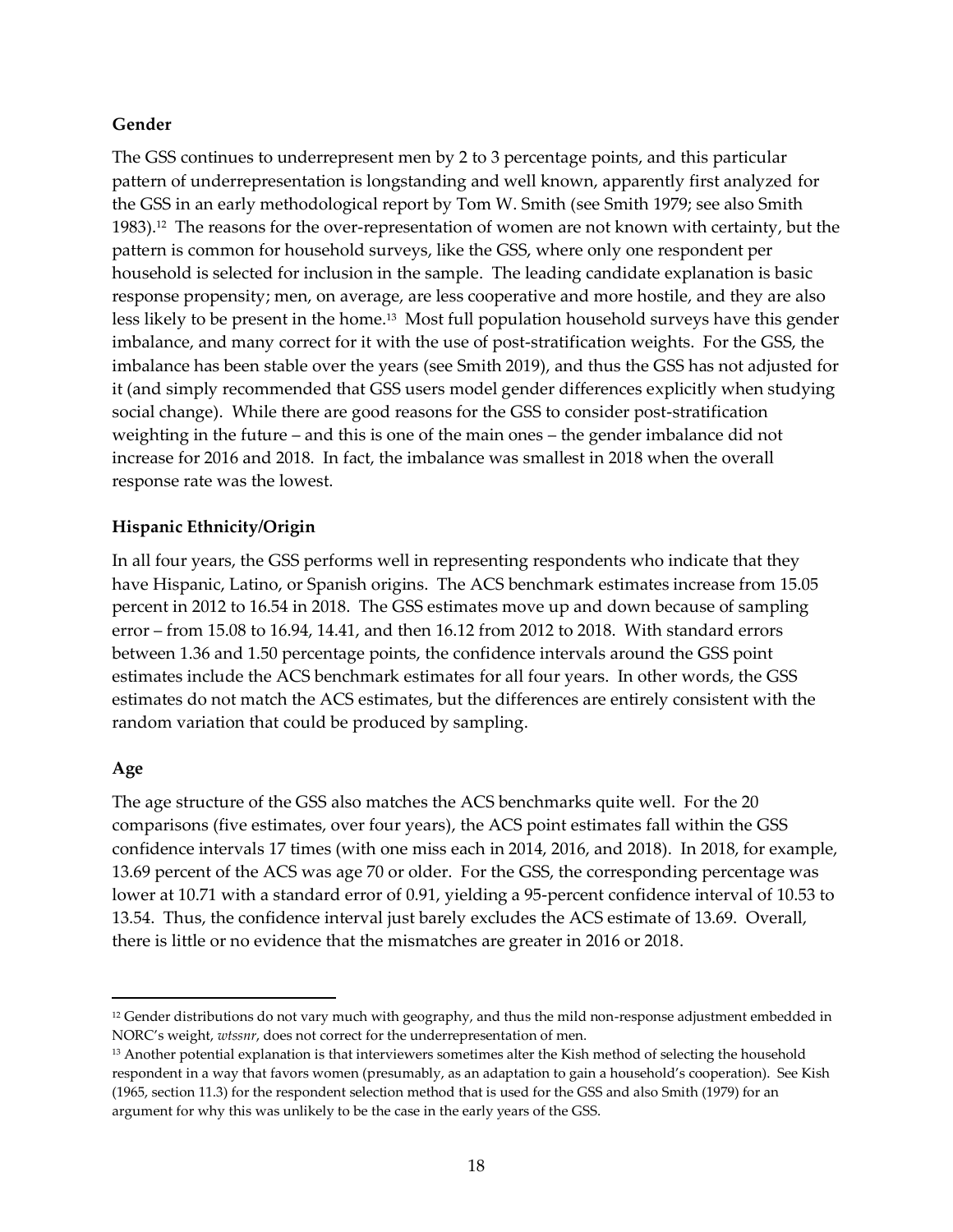#### **Education**

Not all education categories can be easily aligned for the ACS and GSS because of how GEDs are handled and how "some college" is defined. The ACS collects this information in a single question while the GSS uses multiple questions. As a result, for some types of respondents there are systematic differences across all years that are attributable to measurement differences. However, for two categories where we have the most measurement consistency – the percentage with a bachelor's degree but not a graduate degree and the percentage with a graduate degree – the ACS point estimates always fall within the GSS confidence intervals.

#### **Citizenship**

Especially given the political context of 2016 and 2018, there is reasonable concern that all surveys may be under-representing non-citizens among genuine residents in the US. Tables 2 through 7 show that the GSS matches the ACS quite well, with a close miss in 2016 (where the ACS percentage of 92.31 falls just below the confidence interval for the GSS of 92.84 to 95.65). For 2018, the ACS benchmark estimate of 92.5 percent falls near to the GSS estimate of 93.45 and well within the GSS confidence interval. Overall, it may be the case that both the GSS and the ACS under-represent non-citizens resident in the US. If so, they appear to do so by about the same amount from 2012 through 2018.

#### **Race**

The largest challenge for estimation is for the many categories defined by multiple options for race, crossed by Hispanic ethnicity/origin. These challenges are complicated by some meaningful measurement differences. First, the GSS limits racial self-identification to three choices only, which could lead to a very slightly lower percentage for each "plus" category. On the other hand, the GSS, because of its breadth and personal touch, may prompt more respondents to select multiple categories rather than satisfice to end the ACS experience as quickly as possible. In addition, the ACS uses proxy reports of the ethnic-racial identities of household members provided by the household respondent, which could lead to a lower rate of multiracial identity if the respondent is inclined to see other household members' racial identities as simpler than they are. 14 Finally, as explained above, the GSS explicitly codes for Hispanic race in its final question (which the Census Bureau could do with its free-response box, but chooses not to; see the discussion of ACS question 6 above). A reasonable interpretation is that the "Hispanic" and "Other" race categories for the GSS, when summed together, are close to the broader "Other" race category for the ACS. (As discussed above, Hispanic ethnicity/origin is measured in much the same way for both the ACS and the GSS. Both surveys yield similar rates.)

<sup>&</sup>lt;sup>14</sup> There is some evidence from earlier years of the GSS that ethnicity based on questions about countries of origin is more detailed for self-reports than for proxy reports for spouses. Smith (1985:4) concluded, "It appears that respondents lack complete knowledge of the ethnic complexity and diversity of their partners (and therefore mention fewer ethnic backgrounds for their spouses)."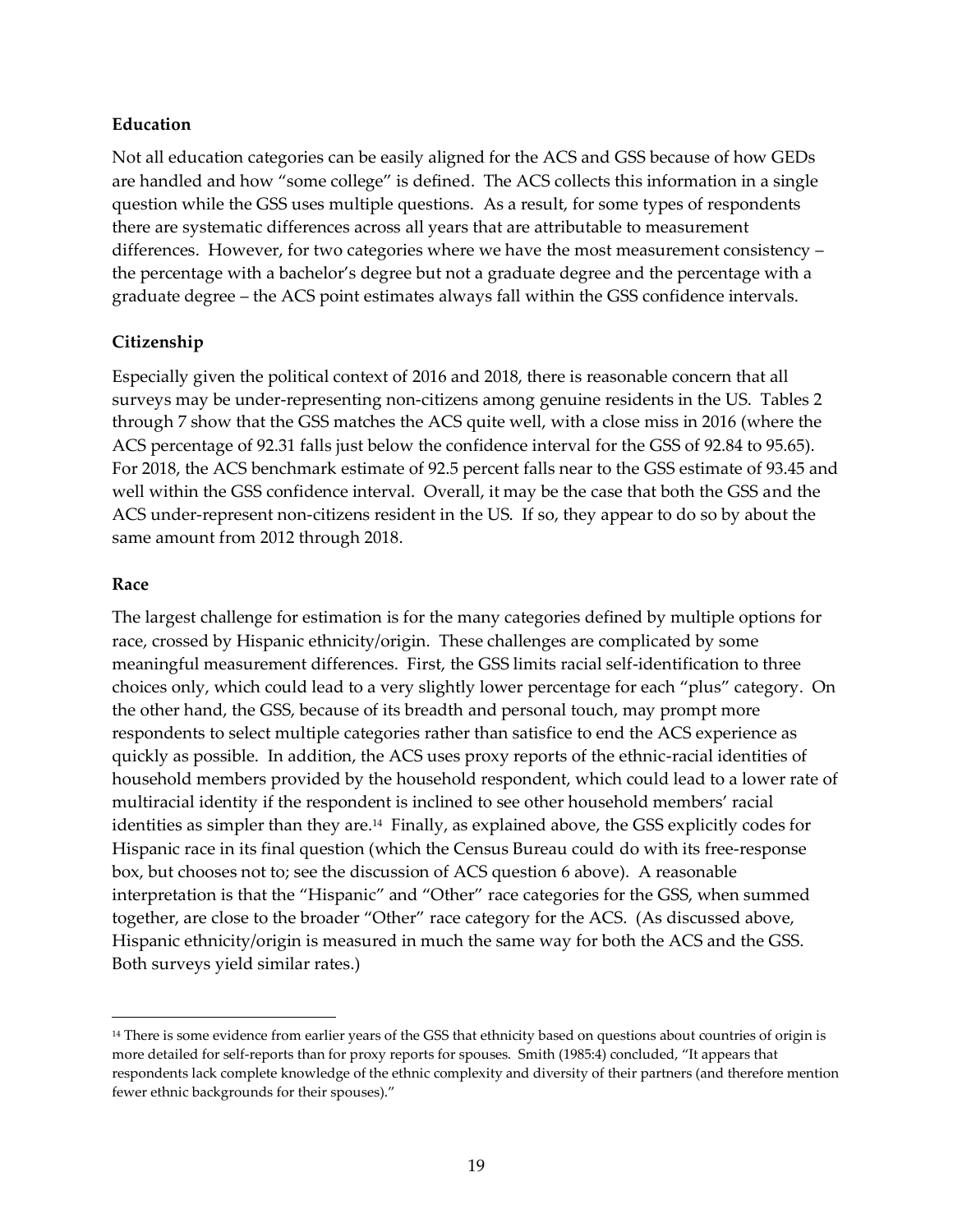With these measurement differences in mind, the GSS performs well across all points of comparison in the final two panels of Tables 4 through 7. All groups are represented as one would expect, with the variation between "plus" and "alone" a bit wider in the GSS probably because of measurement variation just discussed (and with the greater prominence of multiracial identification as non-Hispanic American Indian or Alaskan Native especially notable for the GSS). The GSS may under-represent Asian respondents, and this may have increased slightly in 2016 and 2018. Nonetheless, this pattern could result from a target population misalignment based on how the ACS sample was trimmed to English and Spanish speakers. Or it could be a non-response trend that suggests a growing need for Asian language versions of the GSS. We will know more when the 2020 data collection is complete.

## **CONCLUSIONS**

My interpretation of the results presented in Tables 2 through 7 is that the 2016 GSS and 2018 GSS match the ACS benchmark estimates just as well as do the 2012 GSS and 2014 GSS. Although readers may wish to draw alternative conclusions, my interpretation is that the response-rate declines in 2016 and 2018 have not undermined the representativeness of the GSS, at least with respect to core demographic characteristics. It is possible that features of the joint distribution of attitudes and opinions have been more seriously compromised. If so, any substantial changes would be most likely for measured variables that have comparatively weak associations with core demographic characteristics as well as comparatively large net associations with non-response propensity.

The response-rate declines have, however, reduced the raw numbers of completed interviews, and otherwise increased recruitment costs. In combination, the cost of each completed interview for the GSS has increased considerably. For this reason, the cost implications of the response-rate declines are substantial and represent a growing challenge for the funding of the project.